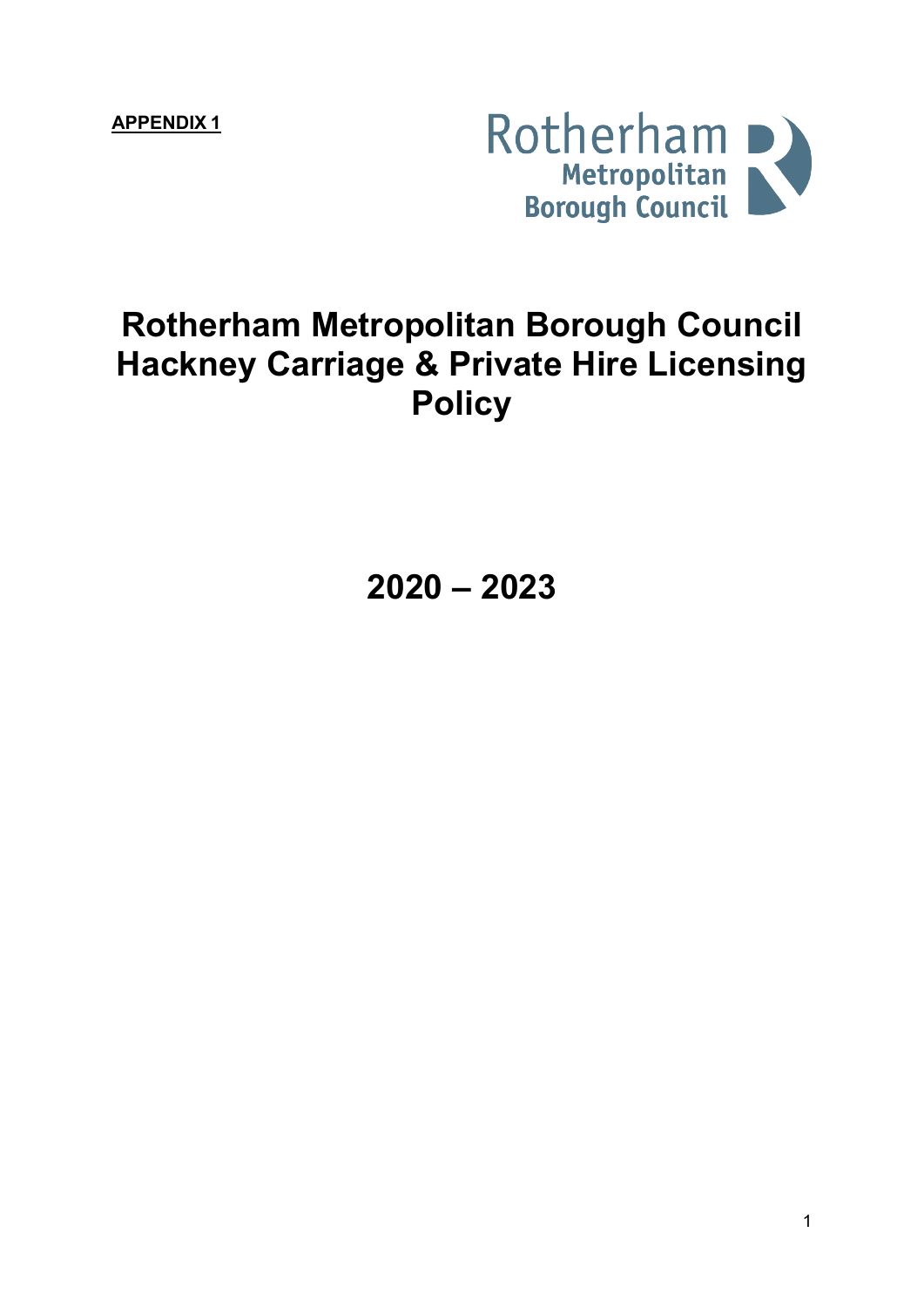### Rotherham Metropolitan Borough Council Hackney Carriage & Private Hire Licensing Policy

# **Contents**

| 1. |      |  |  |  |  |
|----|------|--|--|--|--|
| 2. |      |  |  |  |  |
| 3. |      |  |  |  |  |
| 4. |      |  |  |  |  |
| 5. |      |  |  |  |  |
|    |      |  |  |  |  |
|    |      |  |  |  |  |
|    |      |  |  |  |  |
|    |      |  |  |  |  |
|    |      |  |  |  |  |
|    |      |  |  |  |  |
|    |      |  |  |  |  |
|    |      |  |  |  |  |
|    |      |  |  |  |  |
|    | 5.10 |  |  |  |  |
|    | 5.11 |  |  |  |  |
|    | 5.12 |  |  |  |  |
|    | 5.13 |  |  |  |  |
| 6. |      |  |  |  |  |
|    |      |  |  |  |  |
|    |      |  |  |  |  |
|    |      |  |  |  |  |
|    |      |  |  |  |  |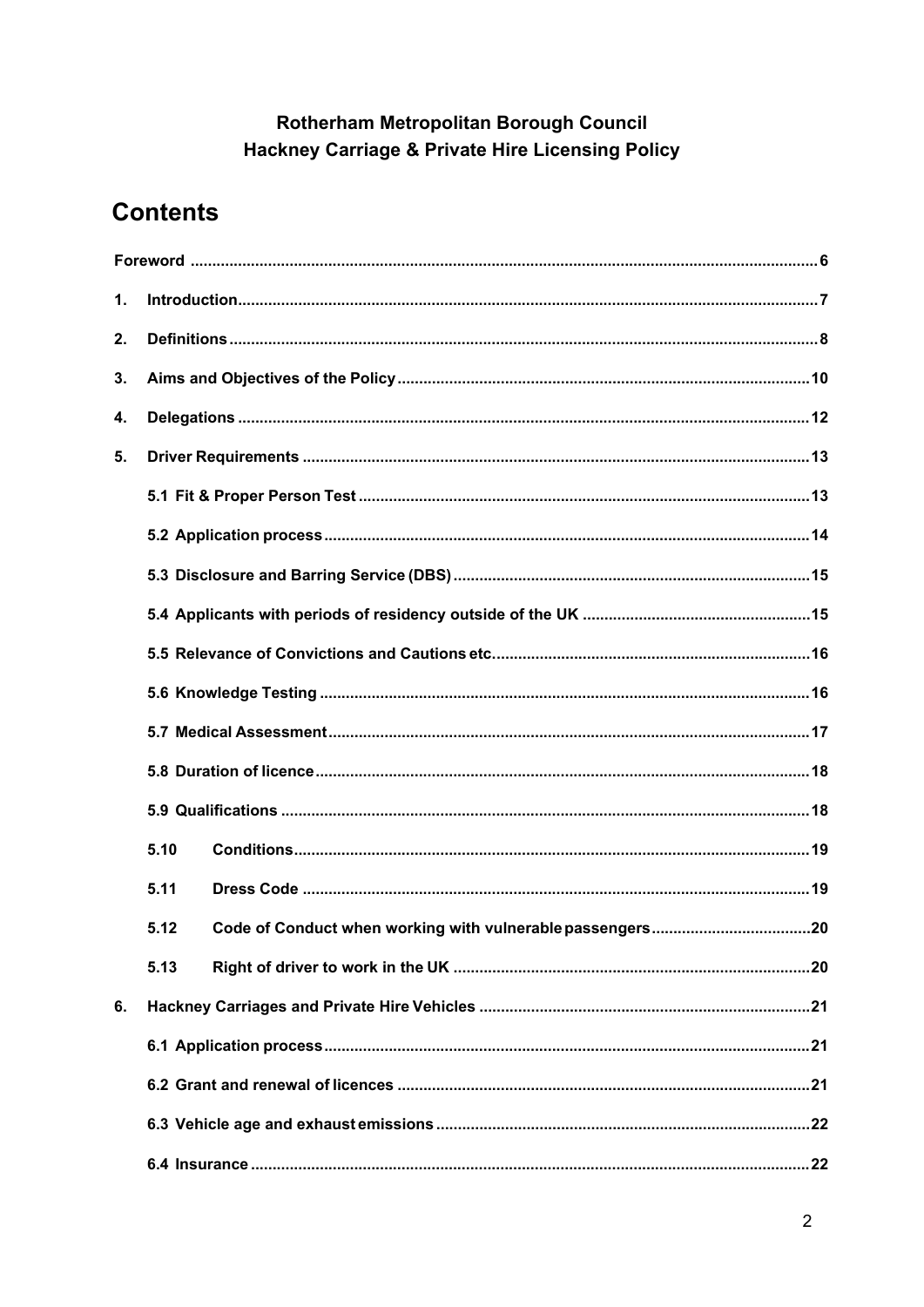|    | 6.7 Identification of vehicles as Private Hire Vehicles or Hackney Carriages 23 |  |                                                                                    |  |
|----|---------------------------------------------------------------------------------|--|------------------------------------------------------------------------------------|--|
|    |                                                                                 |  |                                                                                    |  |
|    |                                                                                 |  |                                                                                    |  |
|    | 6.10                                                                            |  |                                                                                    |  |
|    | 6.11                                                                            |  |                                                                                    |  |
|    | 6.12                                                                            |  |                                                                                    |  |
|    | 6.13                                                                            |  |                                                                                    |  |
|    | 6.14                                                                            |  |                                                                                    |  |
|    | 6.15                                                                            |  |                                                                                    |  |
|    | 6.16                                                                            |  |                                                                                    |  |
| 7. |                                                                                 |  |                                                                                    |  |
|    |                                                                                 |  |                                                                                    |  |
|    |                                                                                 |  |                                                                                    |  |
| 8  |                                                                                 |  |                                                                                    |  |
|    |                                                                                 |  |                                                                                    |  |
|    |                                                                                 |  |                                                                                    |  |
|    |                                                                                 |  |                                                                                    |  |
|    |                                                                                 |  |                                                                                    |  |
|    |                                                                                 |  |                                                                                    |  |
|    |                                                                                 |  |                                                                                    |  |
| 9. |                                                                                 |  |                                                                                    |  |
|    |                                                                                 |  |                                                                                    |  |
|    |                                                                                 |  |                                                                                    |  |
|    | 10.1                                                                            |  |                                                                                    |  |
|    | 10.2                                                                            |  |                                                                                    |  |
|    | 10.3                                                                            |  |                                                                                    |  |
|    |                                                                                 |  | 8.6 Operator responsibility in relation to vehicles / drivers that are operated 31 |  |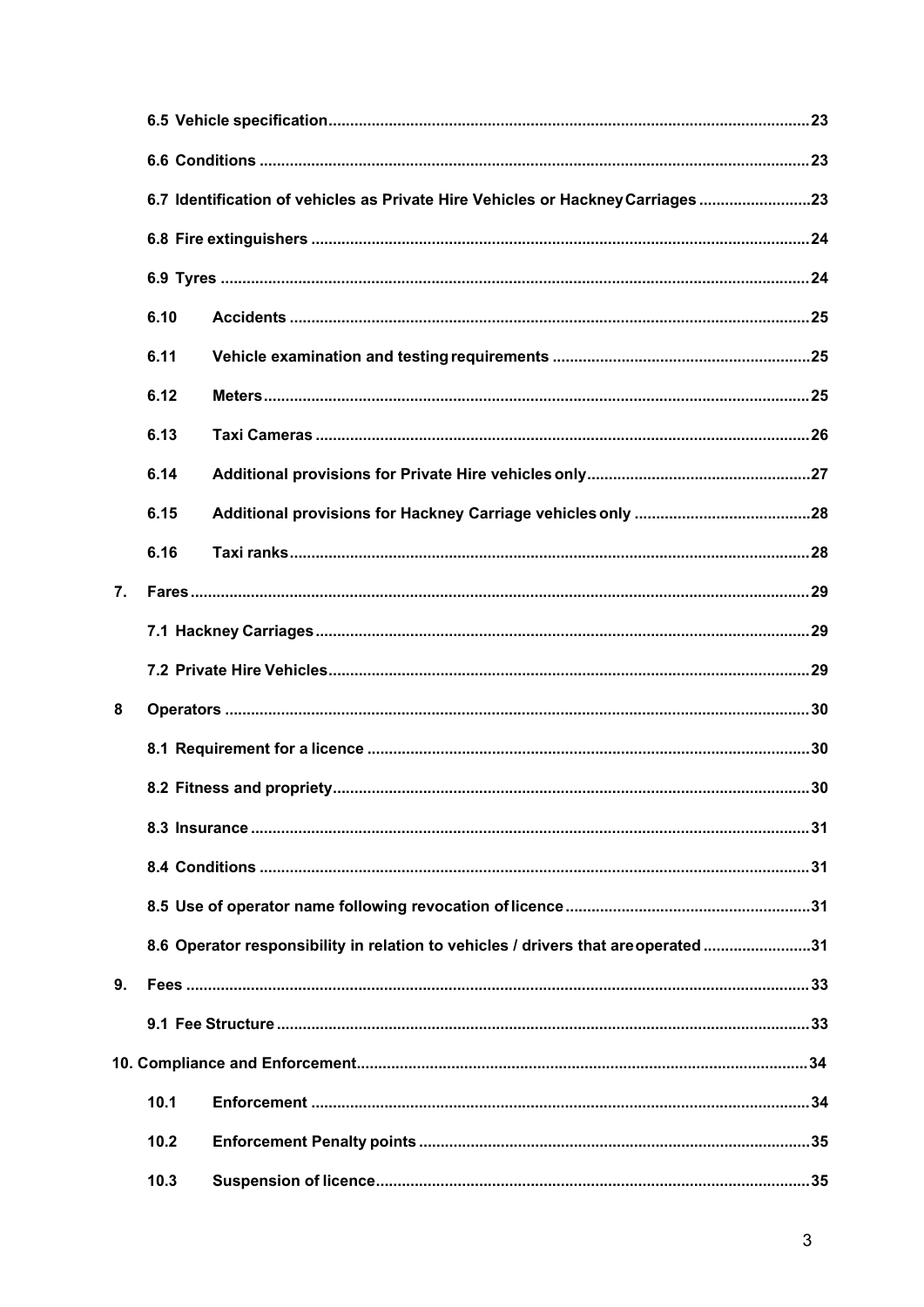| 10.4 |  |
|------|--|
| 10.5 |  |
| 10.6 |  |
| 10.7 |  |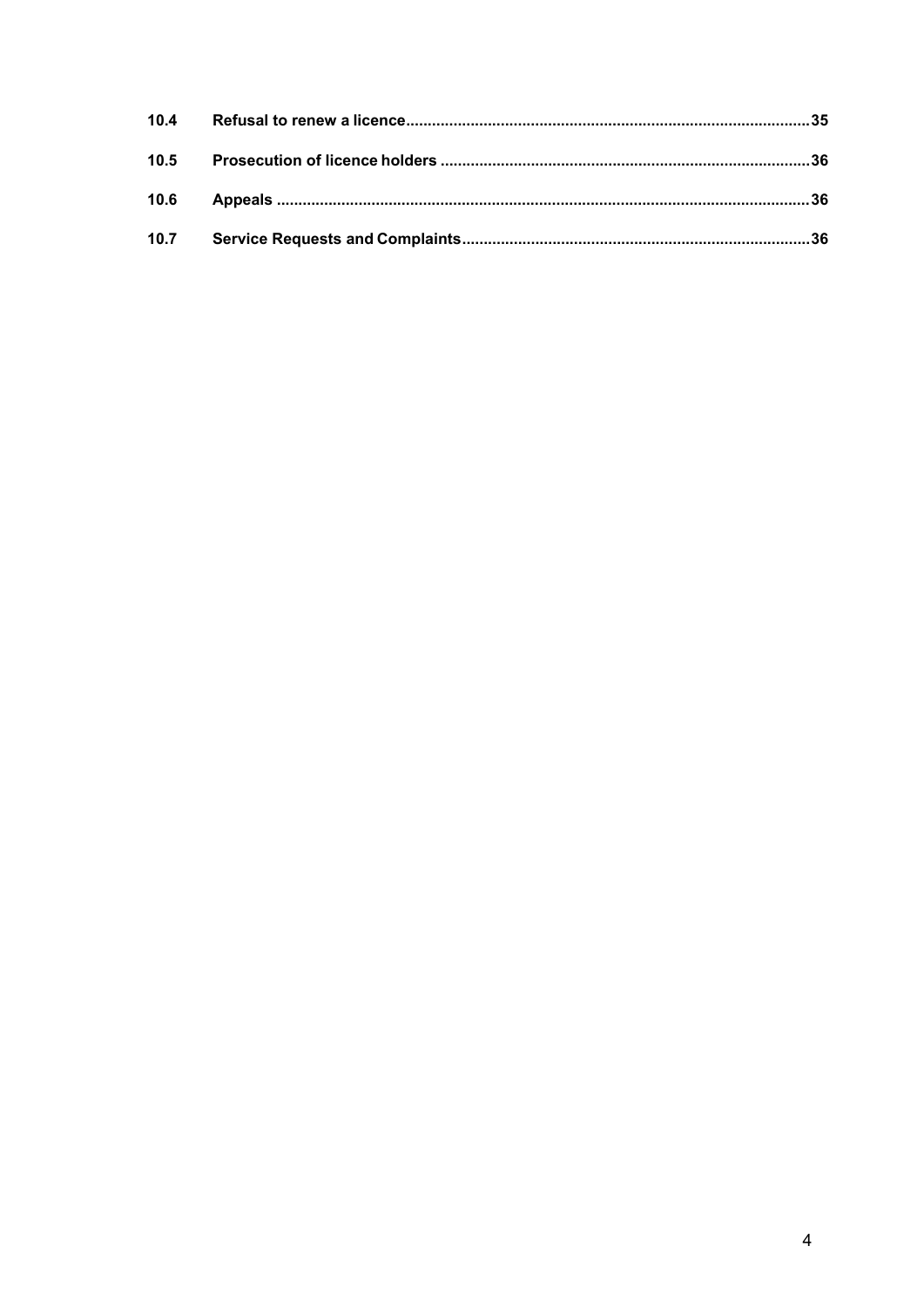### **Appendices**

| Appendix A: | Private Hire and Hackney Carriage Drivers Application Procedure                            |
|-------------|--------------------------------------------------------------------------------------------|
| Appendix B: | Disclosure and Barring Service (DBS) Application Procedure                                 |
| Appendix C: | Policy relating to the relevance of previous convictions and other<br>relevant information |
| Appendix D: | Private Hire / Hackney Carriage Driver Conditions of Licence                               |
| Appendix E: | <b>Hackney Carriage Byelaws</b>                                                            |
| Appendix F: | <b>Dress Code</b>                                                                          |
| Appendix G: | Code of Conduct when working with vulnerable persons                                       |
| Appendix H: | Hackney Carriage & Private Hire Vehicle Licensing Application<br>Procedures                |
| Appendix I: | Vehicle age & emissions                                                                    |
| Appendix J: | Policy in Relation to the Specification of Private Hire Vehicles                           |
| Appendix K: | Policy in Relation to the Specification of Hackney Carriages                               |
| Appendix L: | <b>Private Hire Vehicles - Schedule of Conditions</b>                                      |
| Appendix M: | <b>Hackney Carriage Conditions</b>                                                         |
| Appendix N: | Private Hire vehicle and Hackney Carriage vehicles examination<br>and testing requirements |
| Appendix O: | Advertisements                                                                             |
| Appendix Q: | <b>Private Hire Operators Conditions</b>                                                   |
| Appendix S: | Hackney Carriage and Private Hire Driver Points Based<br><b>Enforcement Scheme</b>         |
| Appendix T: | <b>Taxi Camera Requirements</b>                                                            |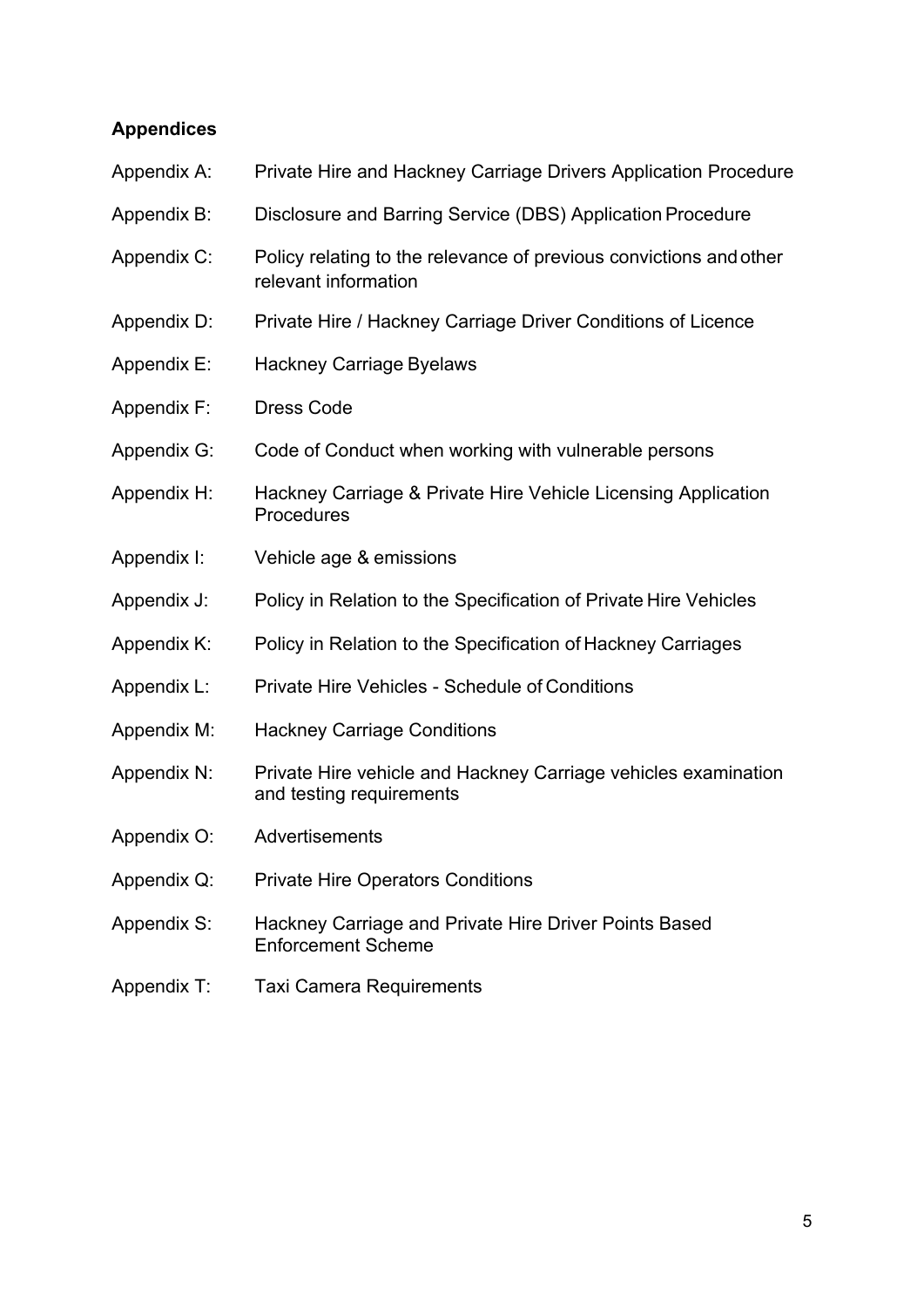<span id="page-5-0"></span>**Foreword by Cllr Hoddinott, Cabinet Member for Roads, Waste and Community Safety**

**TBC after consultation**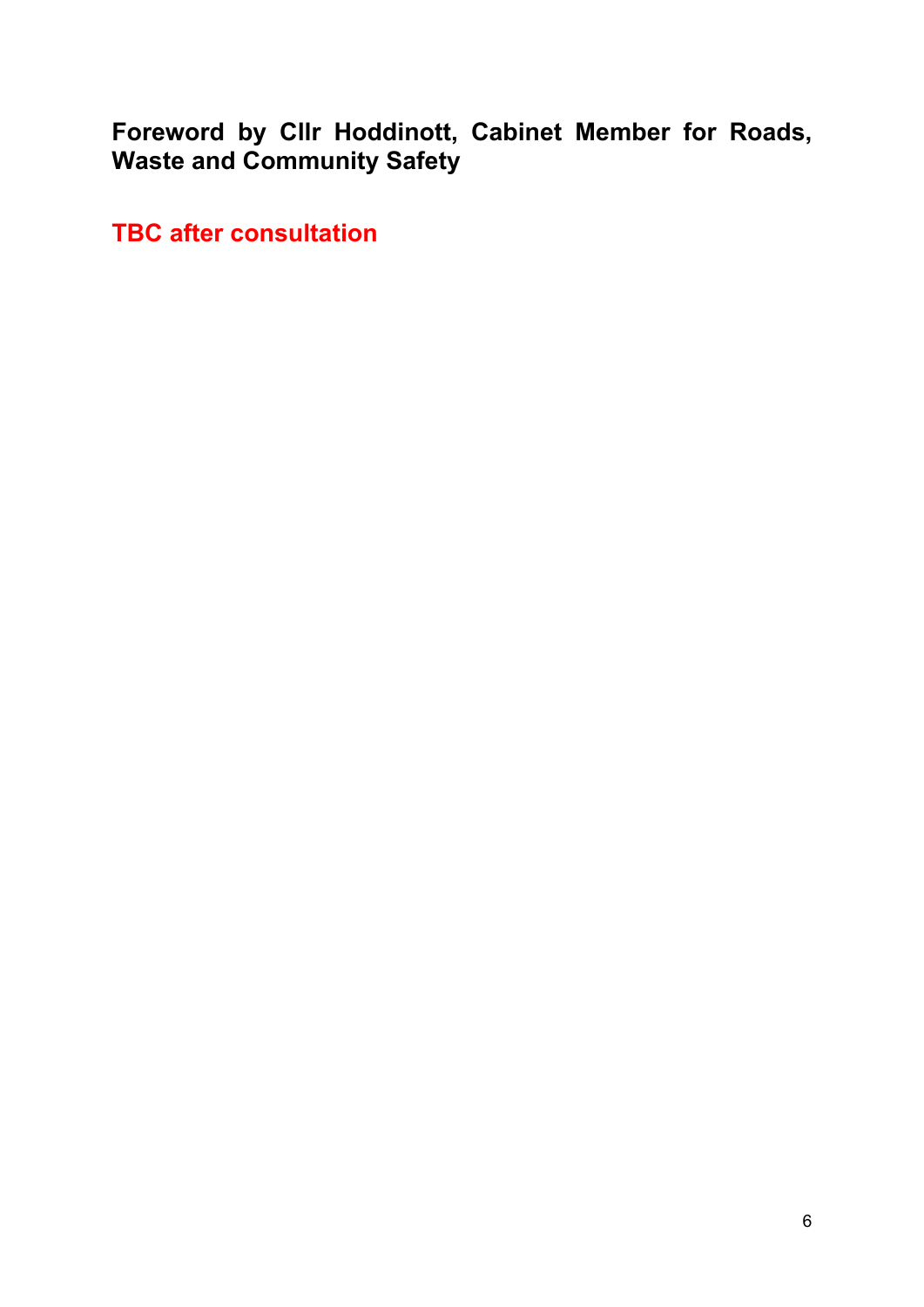# <span id="page-6-0"></span>**1. Introduction**

Rotherham Council is responsible for the regulation of the Hackney Carriage and Private Hire trades within the boundaries of the borough of Rotherham.

This policy and related procedures will guide the work of Rotherham Council in the way in which it carries out its functions. The policy has immediate effect and will be applied to existing licences and new applications received after the date that the policy is adopted by the Council. The Council reserves the right to overturn a decision that has previously been made, or refuse a renewal of a licence, where clear errors are discovered. In addition, the Council will undertake periodic auditing of currently licensed drivers and vehicles to ensure that the policy is adhered to and is being followed in its entirety. Such audits will be conducted using this policy as the required standard.

The policy has been developed by the Council after consulting with both the public at large and the trade in particular. In developing this policy we have also taken into consideration:

- The Council's licensing aims and objectives (see section 3 of this policy)
- Current legislation
- Other Rotherham Council polices
- The Office of Fair Trading "The Regulation of Licensed Taxi and PHV Services in the UK" 2003
- Taxi and PHV Licensing Criminal Convictions; Policy, Local Government Regulation, Sept 2010
- Guidance on the Rehabilitation of Offenders Act 1974 March 2014
- Disclosure & Barring Service Information Note on Rehabilitation of Offenders Act 1974 and Police Act 1997 Orders - 2013
- Regulators' Code 2014
- The Department for Transports "Taxi and Private Hire Vehicle Licensing: Protecting Users (consultation version).

This policy sets out the requirements and standards that must be met. In exercising its discretion in carrying out its regulatory functions, the Council will have regard to this policy document. However each application or enforcement action will be considered on its own merits.

The Council will formally review the policy statement at least every three years and informally re-evaluate it from time to time. Where revisions are made, the Council will publish a statement of such revisions, along with a revised policy.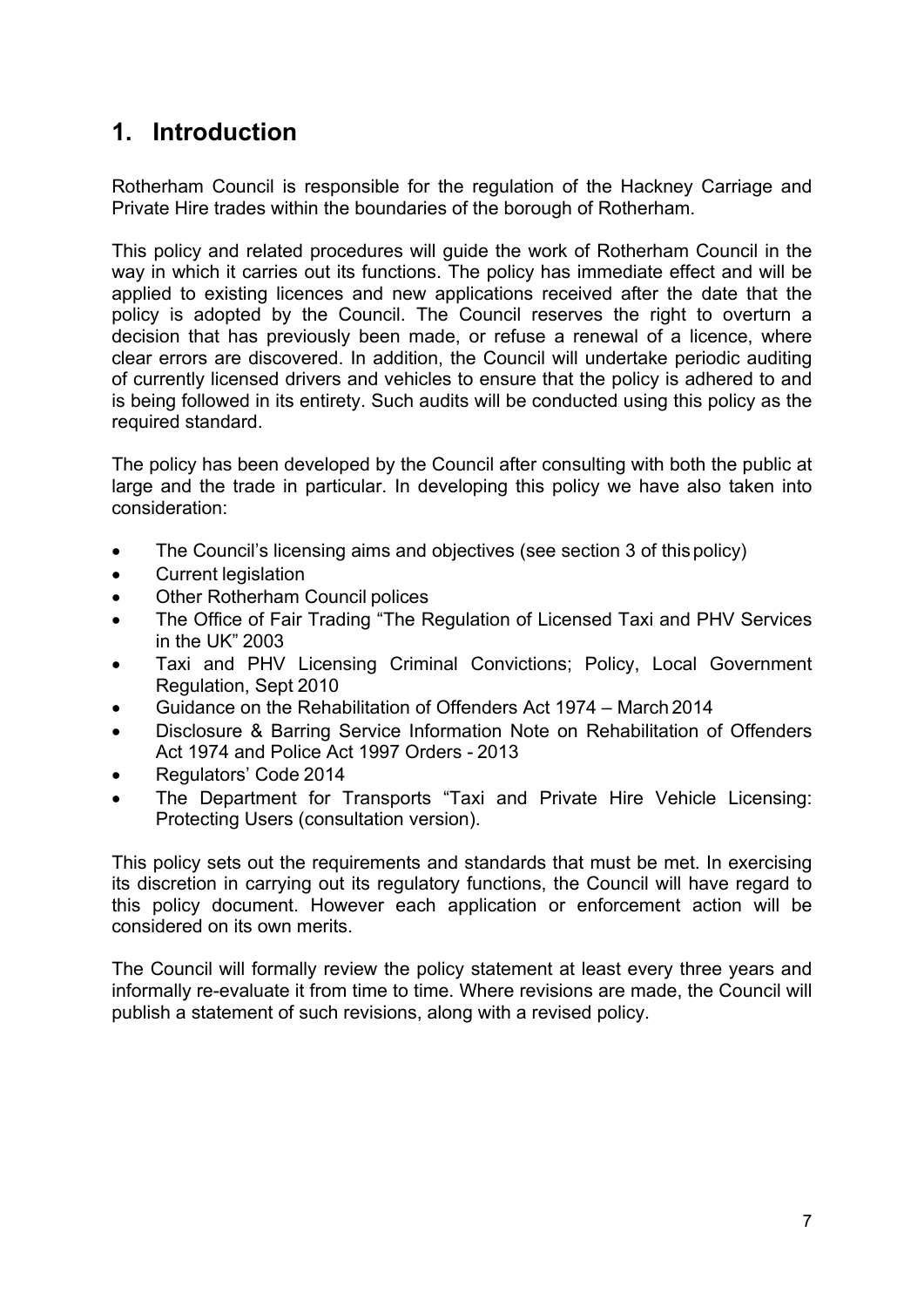# <span id="page-7-0"></span>**2. Definitions**

The Local Government (Miscellaneous Provisions) Act 1976, as amended, ("the 1976 Act") and the Town Police Clauses Act 1847 provides the regulatory framework for Rotherham Council (the "Council") as the Local authority (the "Authority") to carry out its licensing functions in respect of Hackney Carriage and Private Hire Licensing.

This document sets out the policy that the Council will apply when making decisions about new applications and licences currently in force. This policy applies to:

- Hackney Carriages; being a vehicle available to transport the public with no more than 8 passenger seats, which is licensed to ply for hire. This means that it may stand at ranks hailed in the street by members of the public, or undertake pre-booked work
- Private Hire vehicles: licensed to carry no more than 8 passengers but must be booked in advance by customers through an operator and cannot ply for hire in the street.
- Private Hire operators
- Hackney Carriage and Private Hire drivers

In undertaking its licensing function, the Council will comply with relevant legislative requirements including:

- Town Police Clauses Act 1847 and 1889
- Local Government (Miscellaneous Provisions) Act 1976
- Transport Act 1985 and 2000
- Crime and Disorder Act 1998
- Environmental Protection Act 1990
- Equality Act 2010
- Road Traffic Acts 1988/ 1991.
- Health Act 2006
- Human Rights Act 1998

The Council will also have regard to other strategies, policies and guidance in its decision making. The Council will also have regard to wider considerations affecting visitors, employers and residents. These include, but will not be limited to: the availability of Hackney Carriage and Private Hire transport at all times; public nuisance; pollution; crime; and the capacity of the trade to cope with customer demand, particularly at night. The Council will also follow the principles laid out in the statutory Regulator's Code and any recommendations from the Office for Product Safety and Standards.

When considering the Equality Act 2010, the Council also have regard for the Public Sector Equality Duty, which places a duty on the Council to have due regard to:

- Eliminate unlawful discrimination
- Advance equality of opportunity between people who share a protected characteristic and those who do not.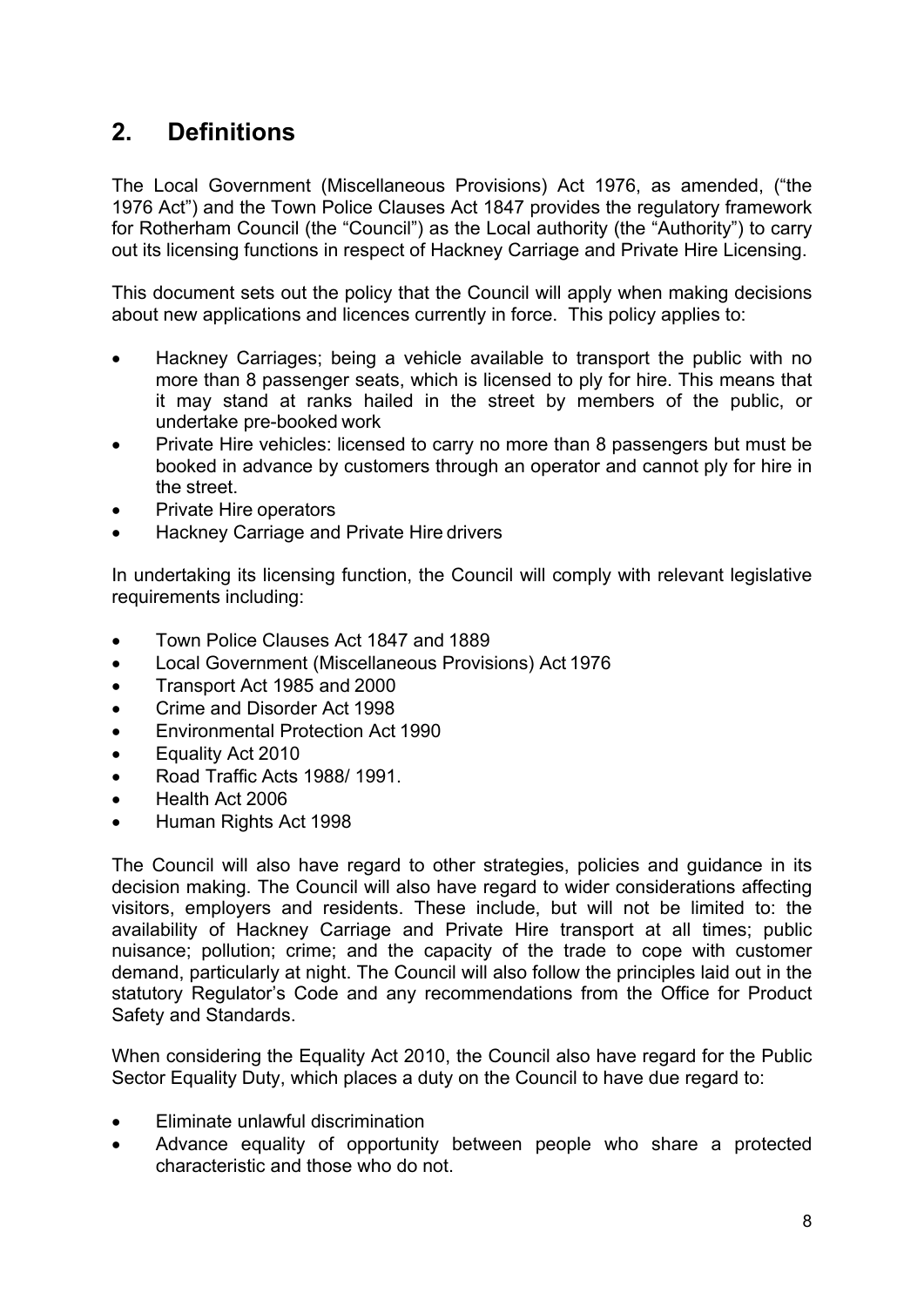Foster or encourage good relations between people who share a protected characteristic and those who do not.

Through the Policy, the Council seeks to deliver on the duties placed upon it through the Equality Act. The Council will have regard for the above measures in dealing with the licensing objectives, by protecting the public and licensed drivers from discrimination and ensuring that any unlawful discrimination is dealt with appropriately, working with representatives of the trade and the Police.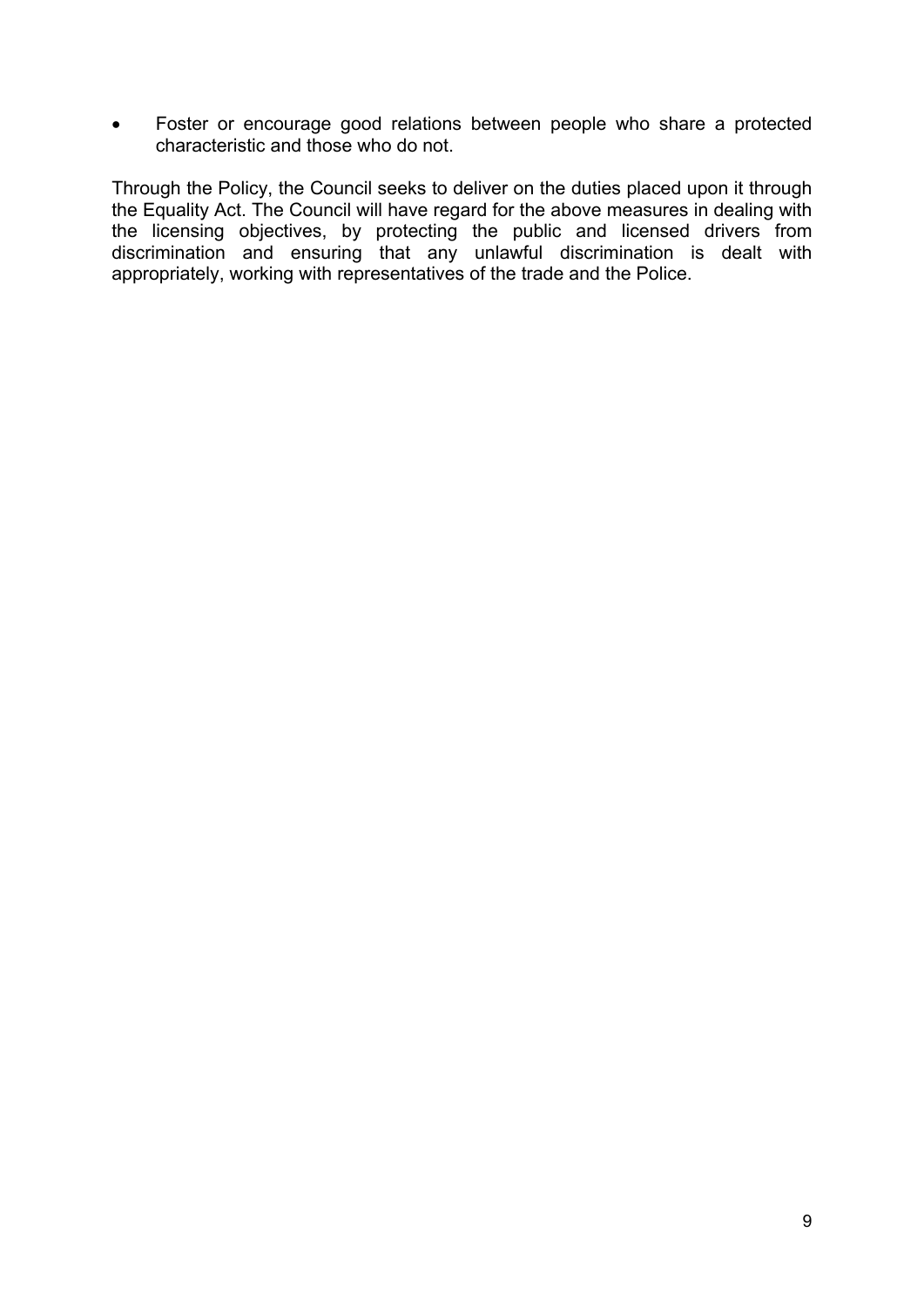# <span id="page-9-0"></span>**3. Aims and Objectives of the Hackney Carriage & Private Hire Licensing Policy**

The principal purpose of Hackney Carriage and Private Hire licensing is to protect the public and promote public safety. The Council will adopt and carry out its Hackney Carriage and Private Hire licensing functions with a view to promoting the following:

- **The protection of the public, safeguarding children and the vulnerable and the prevention of crime and disorder,**
- **The safety and health of the public and drivers,**
- **Vehicle safety, comfort and access,**
- **Encouraging environmental sustainability,**
- **Promoting the vision of Rotherham**

In promoting these licensing aims and objectives, the Council will expect to see licence holders and applicants continuously demonstrate that they meet or exceed the standards set by the Council.

#### **A. The protection of the public, safeguarding children and the vulnerable and the prevention of crime and disorder,**

- Raising awareness amongst the licensed trade, and the general public, of issues of safeguarding children and vulnerable adults.
- Operating rules, conditions and disciplinary processes.
- Vetting, qualification, training and monitoring licensees.
- Measures to prevent noise, odour and light nuisance from Hackney Carriage and Private Hire activities.
- Commitment to work with the police and licensing authorities.
- An expectation that licence holders will treat all customers, passengers, the general public and Council officers with respect and courtesy at all times.

#### **B. The safety and health of the public and drivers**

- The establishment of professional and respected Hackney Carriage and Private Hire trades
- Consideration of history of convictions and cautions.
- Driver training, qualification and performance.
- Knowledge of the Rotherham Borough area.
- Health and fitness to fulfil the role of a licensed driver.
- Crime prevention measures.
- Vehicle specifications.
- Safety at ranks including protection of drivers.
- Regular driver health checks.
- Public education campaign.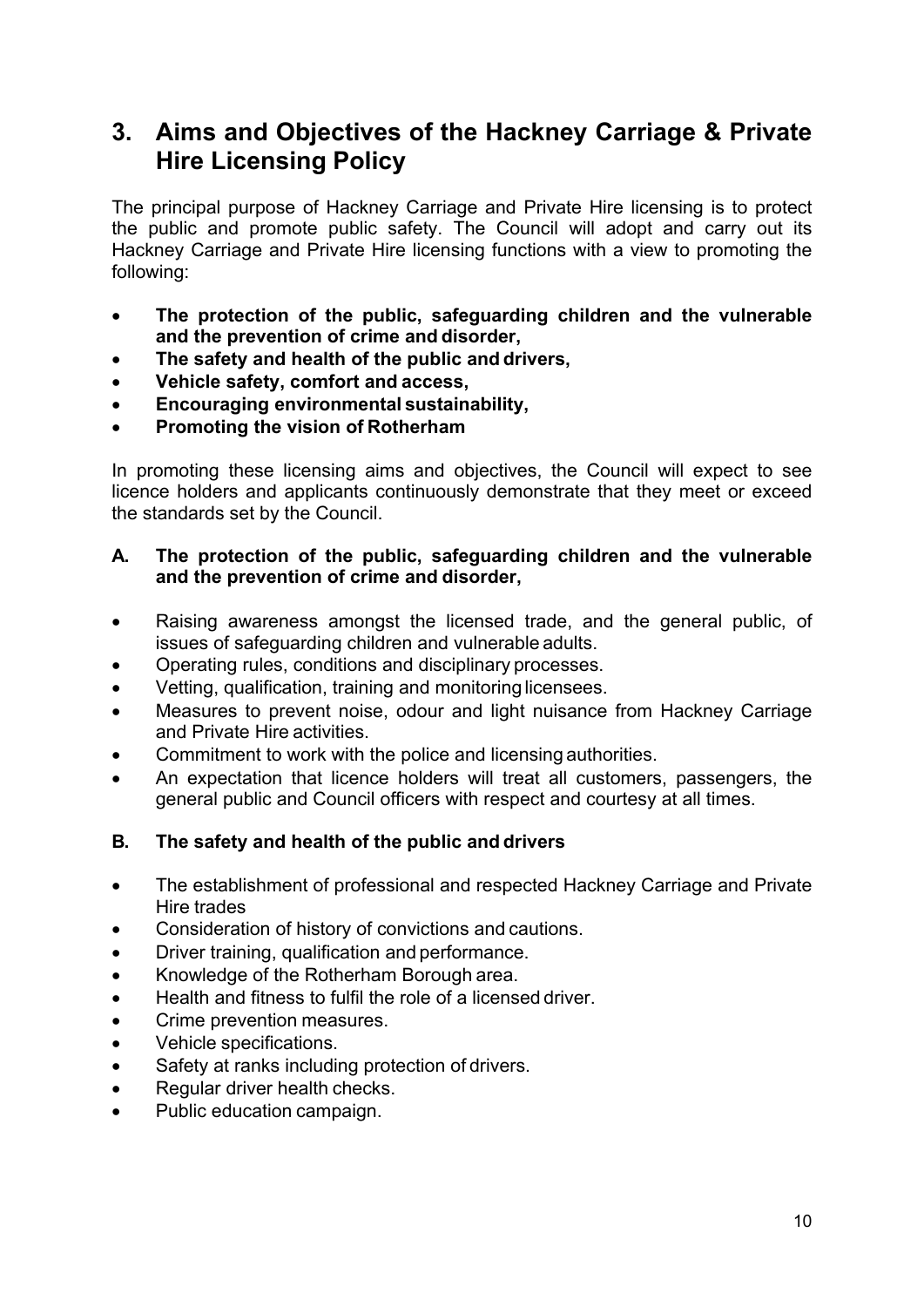#### **C. Vehicle safety, comfort and access**

- Standards of vehicle comfort and appearance.
- Space standards for vehicles.
- Location of ranks.
- Use of ranks.
- Provision of disabled facilities.
- Number of vehicles available.
- Provision for the aged and the young.
- Provision of safe and comfortable premises for customers to use.

#### **D. Encouraging environmental sustainability**

• The Council will work with stakeholders in the trade to find the most appropriate methods of further reducing vehicle emissions.

#### **THIS SECTION WILL BE COMPLETED FOLLOWING CONSULTATION**

#### **E. Promoting the vision of Rotherham**

*''Everyone in Rotherham will have the opportunity to fulfil their potential"*

- Protecting our most vulnerable people and families, enabling them to maximise their independence
- Ensuring all areas of Rotherham are safe, clean and well maintained
- Helping people to improve their health and wellbeing and reducing inequalities within the borough
- Stimulating the local economy and helping local people into work

These aims and objectives will be taken into account by the Council when making decisions. It is recognised that the licensing function is only one means of securing the delivery of the above objectives. The Council will therefore continue to work in partnership with the industry, its neighbouring authorities, the Police, local businesses and local people towards the promotion of the aims and objectives.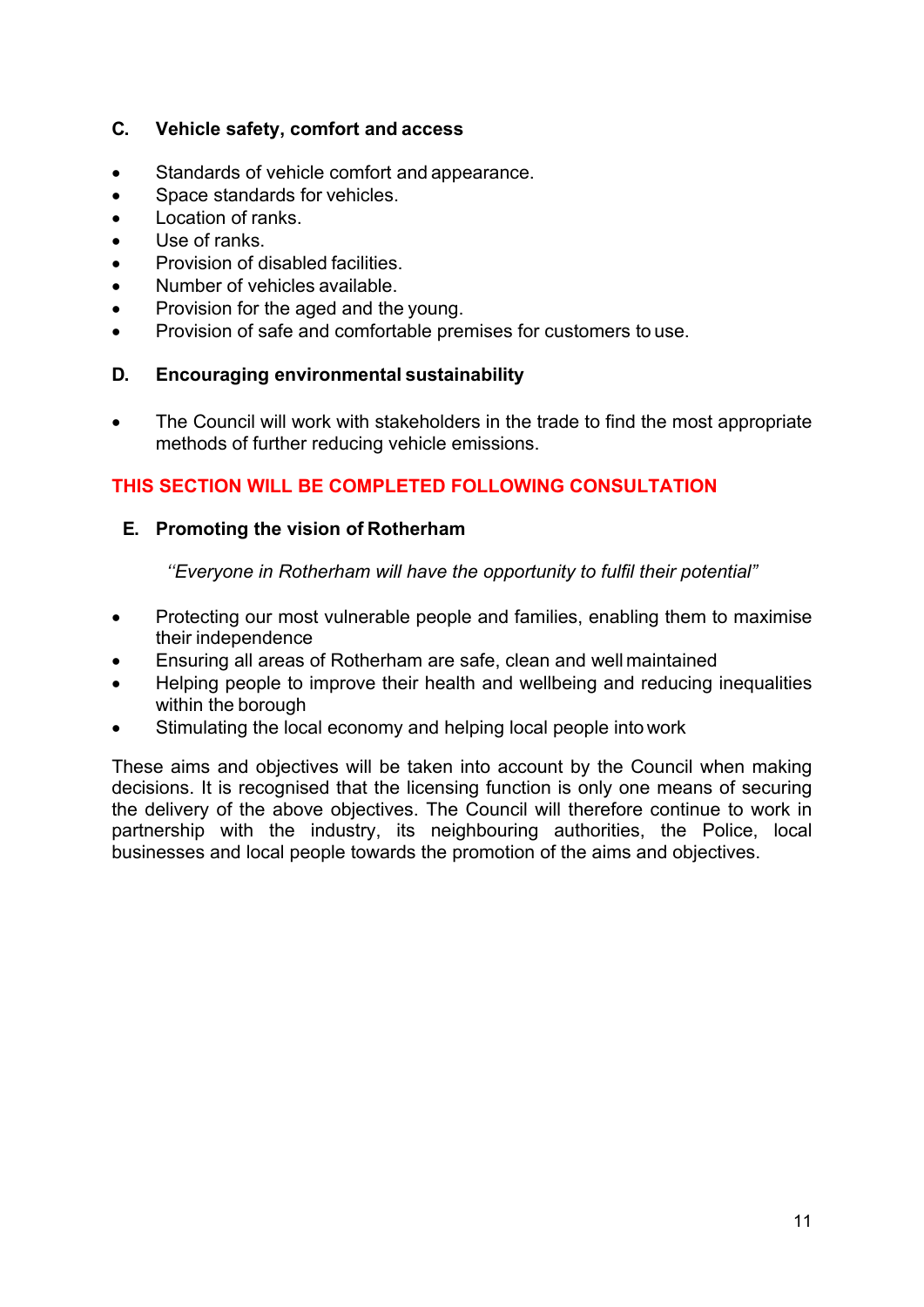# <span id="page-11-0"></span>**4. Delegations**

Under the Council's Constitution, the Licensing Board has the authority, amongst other licensing matters, to discharge non-executive regulatory board functions with respect to Hackney Carriage and Private Hire licensing. This function is further delegated to the Licensing Board Sub Committee comprising of 5 elected members drawn from the Licensing Board who determine applications, contraventions, suspensions and revocations. References regarding the Licensing Board (the Board) shall, in this policy, also be inclusive of the Licensing Board Sub Committee.

The Assistant Director of Community Safety and Street Scene (the "Director") has been delegated by the Council to grant, suspend and refuse licences. In practice this power is restricted to the immediate suspension / revocation of licences in the interests of public safety, and the granting of licenses where there are no criminal or other concerns that give rise to doubts over the applicant's suitability to hold a licence.

In addition, the Director is delegated to appoint and authorise inspectors and officers to investigate and discharge statutory duties. These officers include the Council's, Licensing Manager, Community Safety Manager and Licensing Enforcement Officers. Such authorised powers include the issuing of warnings, suspension notices, STOP notices and the issuing of Enforcement Penalty Points.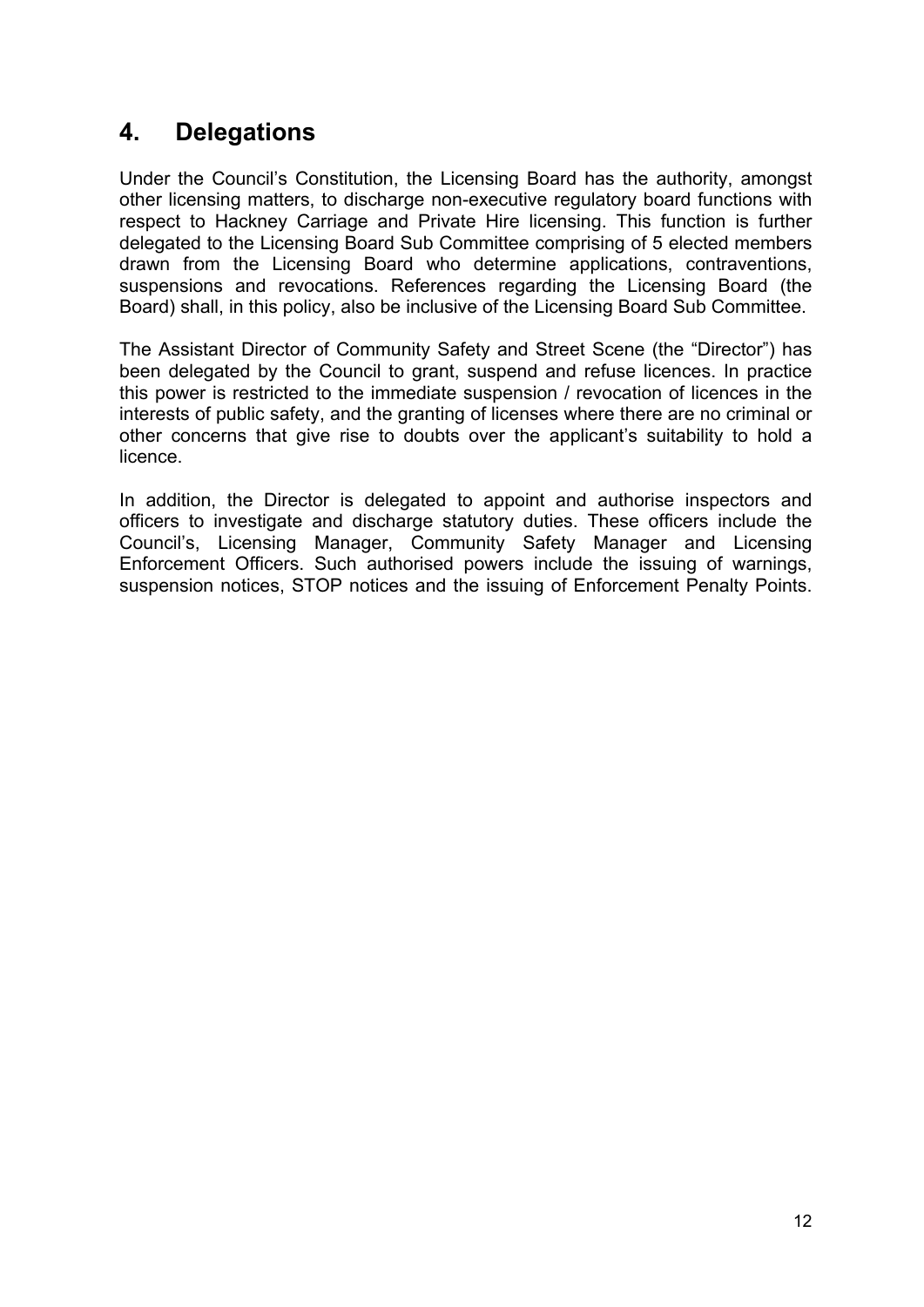## <span id="page-12-0"></span>**5. Driver Requirements**

All drivers must satisfy the Council that they are fit and proper people to be granted a drivers' licence, and must then remain a fit and proper person for the duration of that licence. The fitness and propriety of a driver will be monitored / assessed throughout the period that the licence is held.

Applicants are expected to act with honesty and integrity throughout the application process, and must therefore fully and accurately disclose any information that is requested. This includes information regarding previous convictions, warnings and reprimands, current investigations and pending criminal proceedings.

The Council aims to ensure that Private Hire and Hackney Carriage services delivered within the Borough are of a good standard. The application and compliance procedures are designed to ensure these standards are maintained, monitored for compliance and appropriately enforced.

The sections below, therefore, apply equally to Private Hire and Hackney Carriage drivers unless indicated and the application procedure is set out in Appendix A.

#### <span id="page-12-1"></span>**5.1 Fit & Proper Person Test**

The Council considers that licensed drivers are in a position of trust, and therefore the council must ensure that applicants / licence holders are and remain fit and proper to hold a licence. This requirement is contained within Sections 51 and 59 of the Local Government (Miscellaneous Provisions) Act 1976 (Part II).

The term "Fit and Proper Person" for the purposes of taxi and Private Hire licensing is not legally defined. However, in determining whether a person is fit and proper to hold a licence, those tasked with determining licences / applications are effectively asking the following question of themselves:

Without any prejudice, and based on the information before you, would you allow a person for whom you care, regardless of their condition, to travel alone in a vehicle driven by this person at any time of day or night?

All decisions on the suitability of an applicant or licensee should be made on the balance of probability. This means that an applicant or licensee should not be 'given the benefit of doubt'. If the board or delegated officer is only 50/50 as to whether the applicant or licensee is 'fit and proper', they should not hold a licence. The threshold used here is lower than for a criminal conviction (that being beyond reasonable doubt) and can therefore include information that goes beyond criminal convictions.

In order to assess the suitability of an applicant (and to inform decision makers when answering the question above), the Licensing Authority will undertake whatever checks and apply whatever processes it considers necessary to ensure that licences are not issued to, or used by, unsuitable people. In assessing the suitability of an applicant or licence holder, the Council will take into consideration the following factors: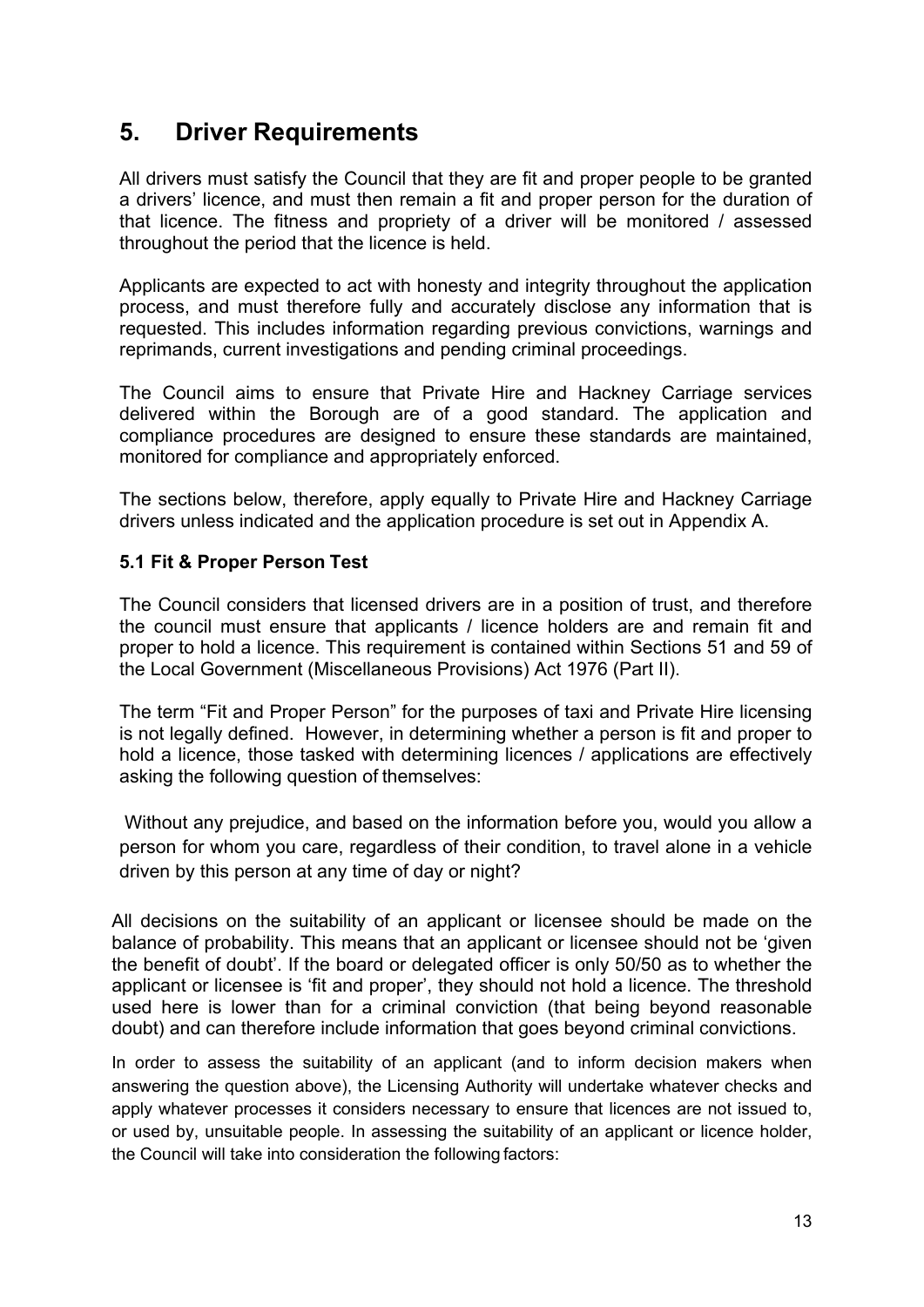- Criminality
- Period of holding a driver's licence
- Number of endorsed driving licence penalty points
- Right to work
- Medical fitness
- Standard of driving / driving ability
- General conduct / standards of behaviour (including onlinebehaviour)
- The conduct of the applicant in making the application (e.g. whether they have acted with honesty and integrity during the application process).
- The previous licensing history of existing / former licence holders (including honesty and integrity).
- Theoretical knowledge of issues and matters related to the work of a licensed driver.
- The Public Sector Equality Duty

In addition the Council will also consider further information sources such as the Police (including abduction notices); Children and Adult Safeguarding Boards; other licensing authorities; and statutory agencies.

#### <span id="page-13-0"></span>**5.2 Application process**

This Council issue licences that enable the driving of both Hackney Carriages and Private Hire Vehicles. Licences shall be issued for a maximum period of 3 years but the Council can grant licences for a lesser period if deemed appropriate.

Applicants shall have a minimum of 2 years of holding either a full driving licence issued in the UK, the European Community (EC) or one of the other countries in the European Economic Area (EEA). In addition to the above, licensed drivers who hold an EC/EEA driving licence shall obtain a GB counterpart document. If this document is required, it shall be produced before the initial licence is issued

The Council may directly access the DVLA records of applicants, or alternatively will employ the services of a third party to do this.

In addition, a third party service may be used to assess the suitability of applicants based on their general behaviour whilst using the internet (in particular social media sites).

Applicants shall provide proof that they have a statutory right to work in the UK and any applicant that has a limited right to work shall not be issued a driver licence for a period longer than that limited period.

The information submitted as part of the application process will be shared, when applicable, with other Council Departments and external statutory bodies e.g. Police and HM Customs & Excise.

An individual will not be considered fit and proper to hold a licence if there is any evidence of dishonesty, and/or it can be shown that an applicant or existing licence holder has misled, or attempted to mislead, the Council (either officers or members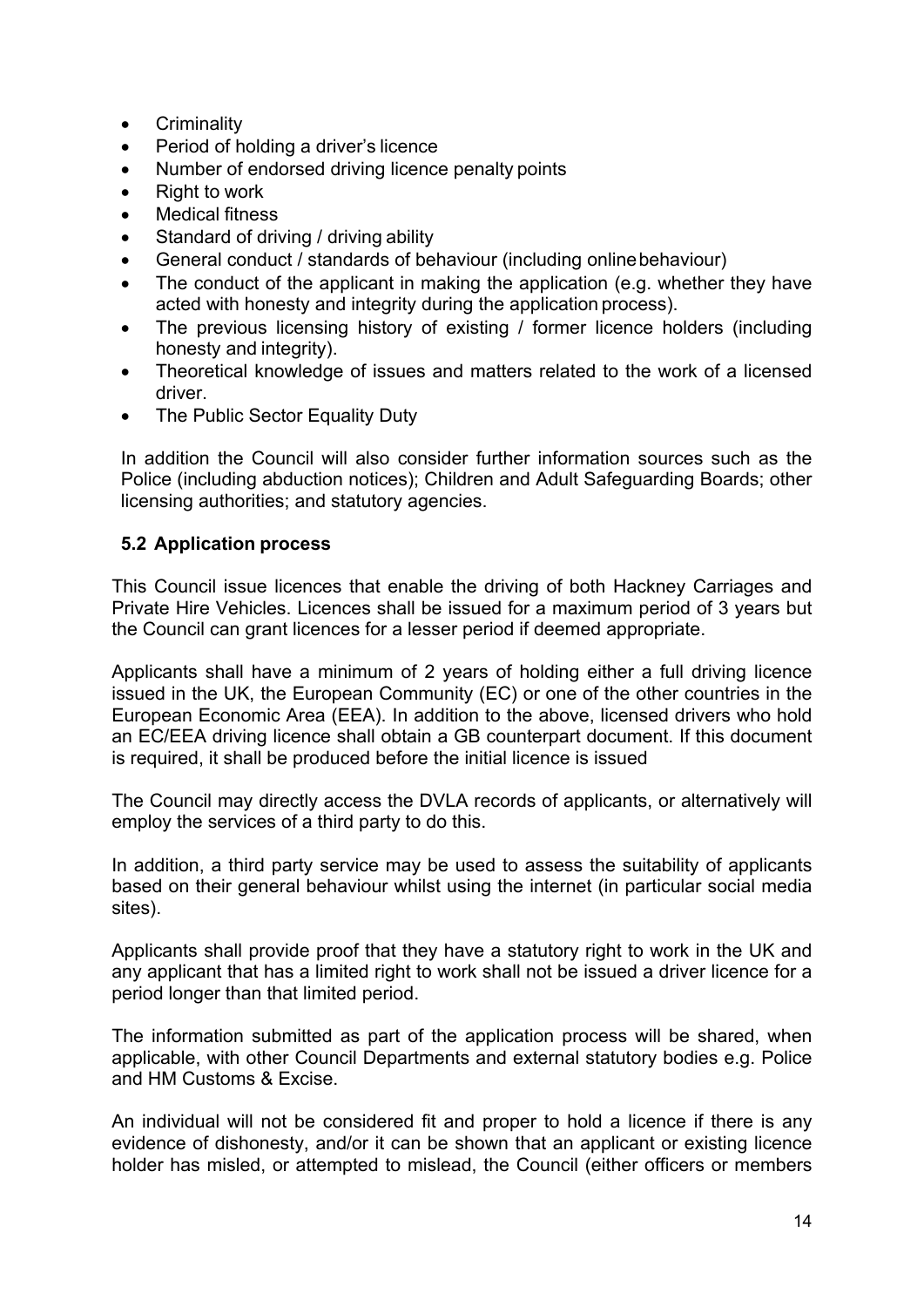of the Licensing Board) as part of any process associated with the administration or determination of a licence.

#### <span id="page-14-0"></span>**5.3 Disclosure and Barring Service (DBS)**

A criminal record check on a driver is seen as an important safety measure. Enhanced Disclosure through the Disclosure and Barring Service is required as these disclosures include details of live and spent convictions, police cautions and other relevant information that indicates that a person poses a risk to public safety. The DBS application procedures are detailed in Appendix B of this policy.

Both Hackney Carriage and Private Hire drivers are included as "exceptions" within the Rehabilitation of Offenders Act 1974 (Exceptions) Order 1975 (the "Exceptions Order"). Accordingly all drivers will be asked to disclose on their application form any caution or conviction even if it is spent for other purposes and those will be revealed on the DBS certificate. Advice will be provided in relation to certain old and minor cautions and convictions which are referred to as "protected". These do not have to be revealed, and will not appear on the DBS certificate. This advisory clause is intended as general guidance only and anyone in doubt should seek their own legal advice.

All applicants for the grant or renewal of a licence requiring a DBS check shall be responsible for the costs of obtaining the DBS certificate. The Council will only accept DBS certificates which are applied for through Rotherham Council's Licensing Unit.

All new applicants must declare on the application form any convictions, cautions or fixed penalty notices they have received. All licence holders shall notify the Council of any convictions or cautions received during their licence period. Failure to inform the Council of any convictions, cautions and fixed penalty notices during the licensing period may result suspension or revocation of the licence.

A licence will not be granted or renewed in the absence of a current Enhanced DBS Disclosure Certificate.

All licence holders must subscribe to the Disclosure and Barring Service Online Update Service; this will be required by a condition placed on the licence. Any costs associated with maintaining this subscription must be met by the licence holder. The licence holder must give permission for the council to undertake checks of their DBS status should the council consider it necessary to do so. The council will use the update service to monitor the criminal record of licence holders. The update service can be used when a licence is renewed – if there are no changes recorded on the DBS certificate then a full DBS check will not be required. In all other cases a full Enhanced DBS check will be required before a licence is renewed.

#### <span id="page-14-1"></span>**5.4 Applicants with periods of residency outside of the UK**

If an applicant has spent six continuous months or more overseas the Council will need to see evidence of a criminal record check from the country / countries visited covering the period that the applicant was overseas.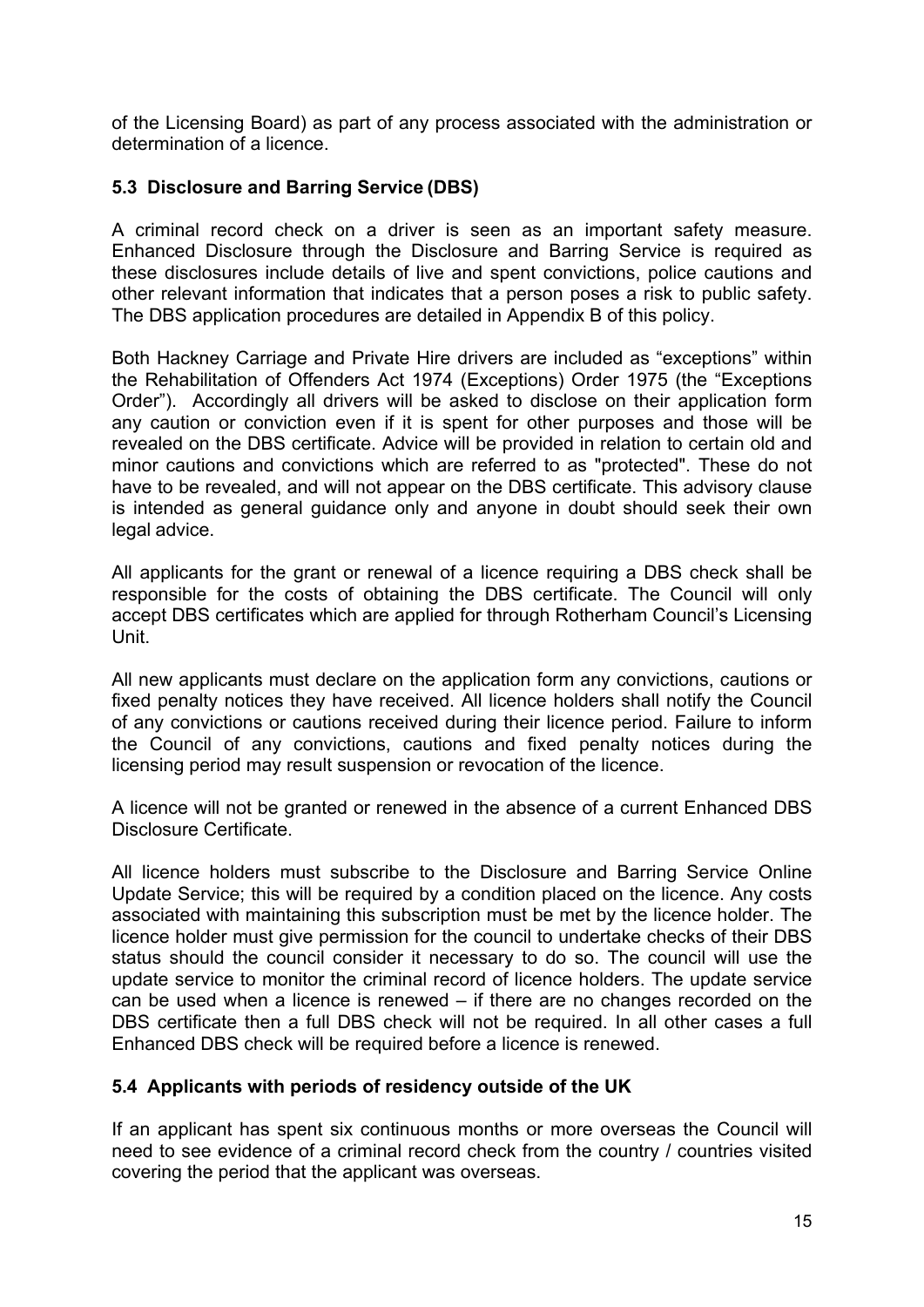Because of the potential lifetime relevance for some of the most serious offences mentioned in this policy, the Council will need to ensure that sufficient background checks are conducted for those applicants that have lived oversees. For EU nationals (including UK citizens) suitable checks should be available. For those countries for which checks are not available, the Council will require a certificate of good conduct authenticated by the relevant embassy.

#### <span id="page-15-0"></span>**5.5 Relevance of Convictions and Cautions etc.**

The Council is committed to ensuring that the licensed trade are fit and proper, this will entail periodic audits of licensed drivers to ensure that any errors or material changes are identified and acted upon.

In relation to the consideration of convictions, cautions, warning and reprimands etc., the Council has adopted the policy set out in Appendix C.

In assessing whether the applicant is a fit and proper person to hold or retain a licence, the Council will consider each case on its merits. It will take account of cautions and convictions, whether spent or unspent, but only in so far as they are relevant to an application for a licence.

Those applications or renewals with information indicating a past criminal record or, any other concern, will be referred to the Licensing Board who will make the assessment of whether or not the applicant is a fit and proper person to hold a licence in line with the policy at Appendix C.

The policy at Appendix C will also be used to determine the suitability of an existing licence holder should it be necessary to consider action in relation to the licence part way through the licence period.

#### <span id="page-15-1"></span>**5.6 Knowledge Testing**

Applicants for a driver's licence are required to have passed the Council's knowledge test. This test will ensure that the applicant has sufficient knowledge in relation to:

- i. Literacy and numeracy
- ii. Child / adult safeguarding awareness
- iii. Disability awareness (including physical and sensory disability)
- iv. Road Safety
- v. Basic vehicle maintenance
- vi. Customer care / customer awareness
- vii. Local knowledge

In addition to the knowledge test, applicants will be required to demonstrate that they have abilities in English and Maths at least to Entry Level 3 standard (as defined in the Qualifications and Credit Framework). If necessary, the applicants' abilities in English and Maths will be assessed by an appropriately qualified individual that will be independent of the Council (such as a local college).

Applicants who do not meet Entry Level 3 standard in English and Maths will be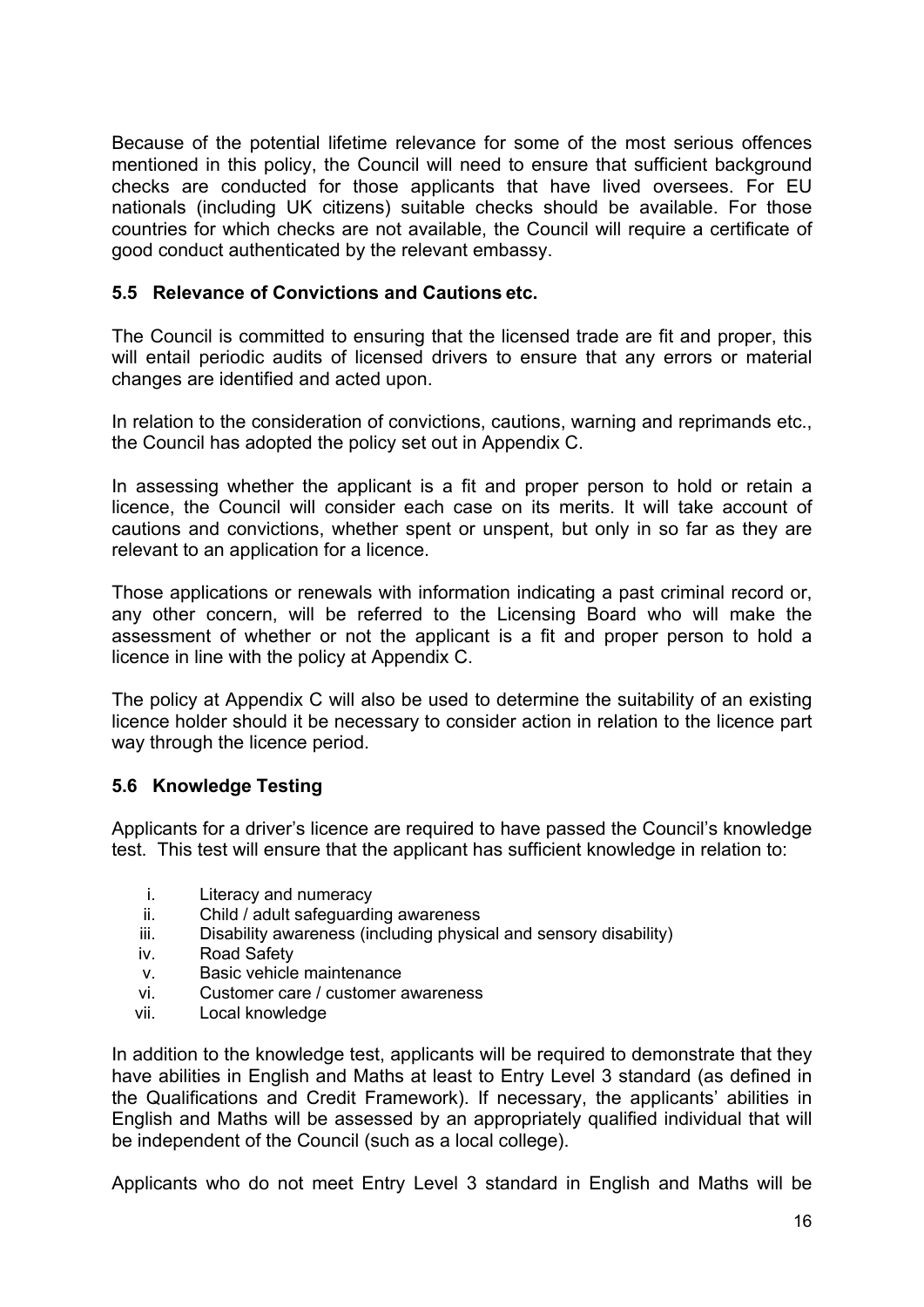provided with details of courses that they can attend to improve these skills. When the applicant has successfully completed a relevant course, they may then re-apply for a licence.

If applicants fail three successive knowledge tests they will be required to wait at least 12 months (from the date of the most recent failure) before being permitted to take further tests.

Applicants that fail a test must pay a re-sit fee prior to the test date and any applicant cancelling the test with less than 24 hours' notice will not be refunded the fee.

#### <span id="page-16-0"></span>**5.7 Medical Assessment**

The Council recognises that licensed drivers should have more stringent medical standards than those applicable to normal car drivers because they carry members of the public who have expectations of a safe journey; they are on the road for longer hours than most car drivers; and they may have to assist disabled passengers and handle luggage and therefore requires Group 2 Standards of Medical Fitness as applied by the DVLA to the licensing of lorry and bus drivers, as the appropriate standard for licensed Hackney Carriage and Private Hire drivers.

Applicants shall provide a completed medical examination form supplied by the Council and completed by their own General Practitioner's (GP) practice on first application. A new medical will then be required at the next renewal after a driver reaches the age of 45. Thereafter, a medical will be required every six years until the driver reaches the age of 65 when a medical will be required annually. In exceptional circumstances, and with prior agreement from the Licensing Manager, a medical assessment can be carried out by another registered GP practice as long as the applicant's medical history has been viewed and assessed.

Licence holders with certain medical conditions (for example certain neurological conditions) may also be required to submit annual forms and adhere to additional requirements in order for them to retain their driver's licence.

Holders of Public Service Vehicle (PSV) and / or Large Goods Vehicle (LGV) Licences, where the holder is able to produce proof of current medical examination less than 3 months old, shall not be required to undergo a medical examination on first application.

Licence holders must advise the Licensing Service of any deterioration or other change in their health that may affect their driving capabilities.

Where there is any doubt as to the medical fitness of the applicant, the Council may require the applicant to undergo and pay for a further medical examination by a Medical Doctor appointed by the Council.

Where there remains any doubt about the fitness of any applicant, the Licensing Board will review the medical evidence and make any final decision in light of the medical evidence available.

No licence shall be issued until medical clearance (if required) has been established.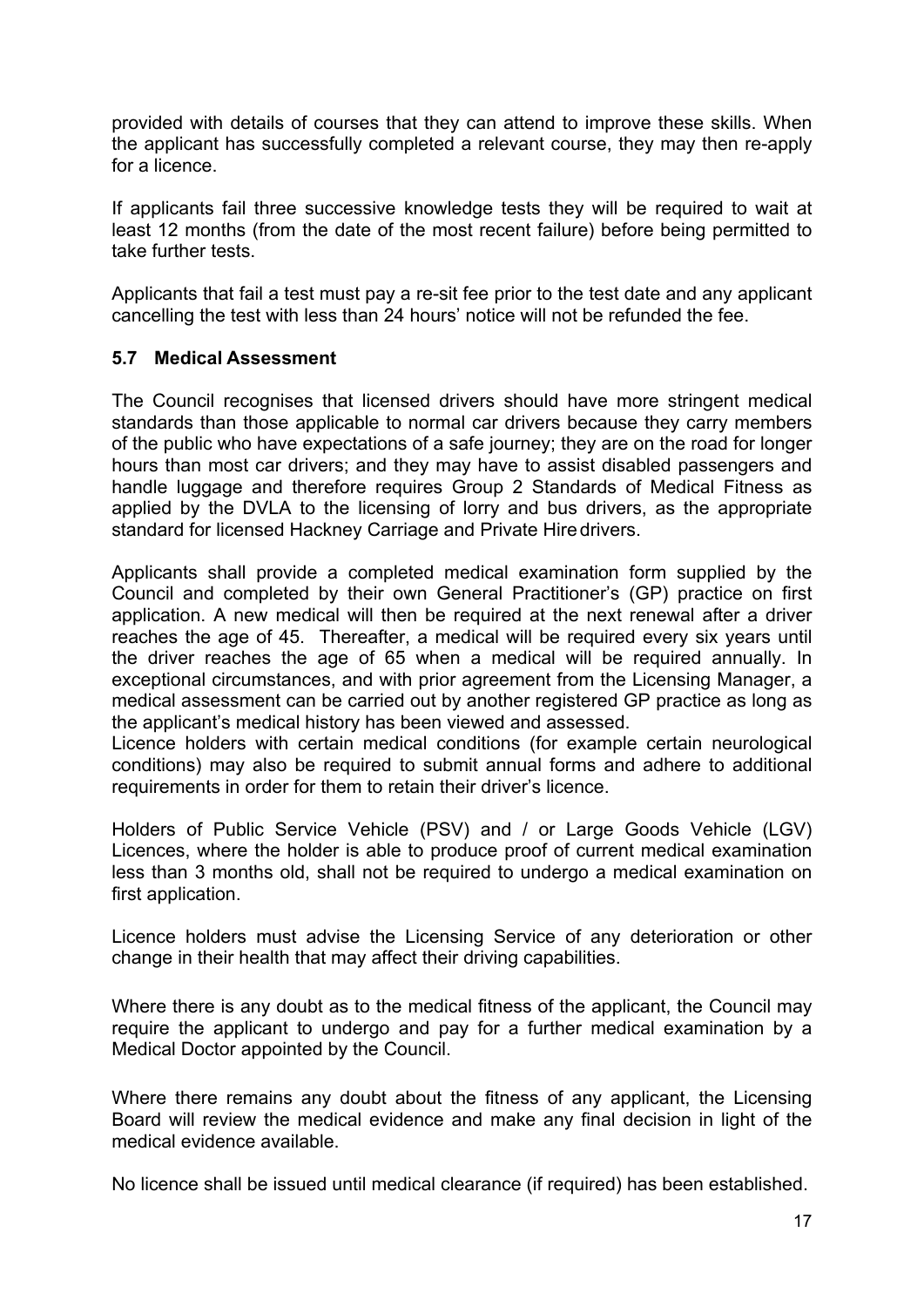A licence application will not be accepted / processed unless all elements of the application process have been completed.

Licensed drivers are under a legal duty to carry guide, hearing and other prescribed assistance dogs in their vehicles without additional charge. Drivers who have a medical condition which is aggravated by exposure to dogs may apply to the Council for exemption from the duty on medical grounds. If an application is successful they will be issued with an exemption certificate, and also be issued with a notice of exemption. The notice of exemption must be exhibited in the vehicle by fixing it, facing outwards, either on the windscreen or in a prominent position on the dashboard.

#### <span id="page-17-0"></span>**5.8 Duration of licence**

The Council will normally issue licences for either a one or three-year period. However the Council does have the discretion to issue licences of a shorter duration, if it considers this to be necessary given the circumstances.

#### <span id="page-17-1"></span>**5.9 Qualifications**

The Council believes all passenger transport drivers whose role demands high standards in driving and customer service would benefit from a nationally recognised qualification that includes customer care, meeting the needs of people with disabilities, road safety, the handling of emergencies and how to defuse difficult situations and manage conflict.

As such, applicants (who are not existing licence holders) whose application for a drivers licence is determined on or after the date on which this policy becomes effective will be required to provide evidence of the following qualifications / skills to the Council before a licence will be issued:

- BTEC Level 2 Certificate in the Introduction to Role of the Professional Taxi and Private Hire Driver. Alternative qualifications may be accepted provided that they are to an equivalent standard of the BTEC and have a comparable syllabus. Any certificate must have been awarded within the last three years. In cases where the certificate was awarded more than 3 years ago, the certificate holder must demonstrate that they have undertaken a suitable refresher / CPD course – the content of which will be determined by the council.
- Satisfactory completion of an approved training / awareness raising course in relation to safeguarding children and vulnerable people. This course must have been approved by Rotherham Council Licensing Service.
- Ability in English and Maths at least to Entry Level 3 standard (as defined in the National Qualifications Framework).

Existing licence holders will be required to provide evidence of the qualifications detailed above.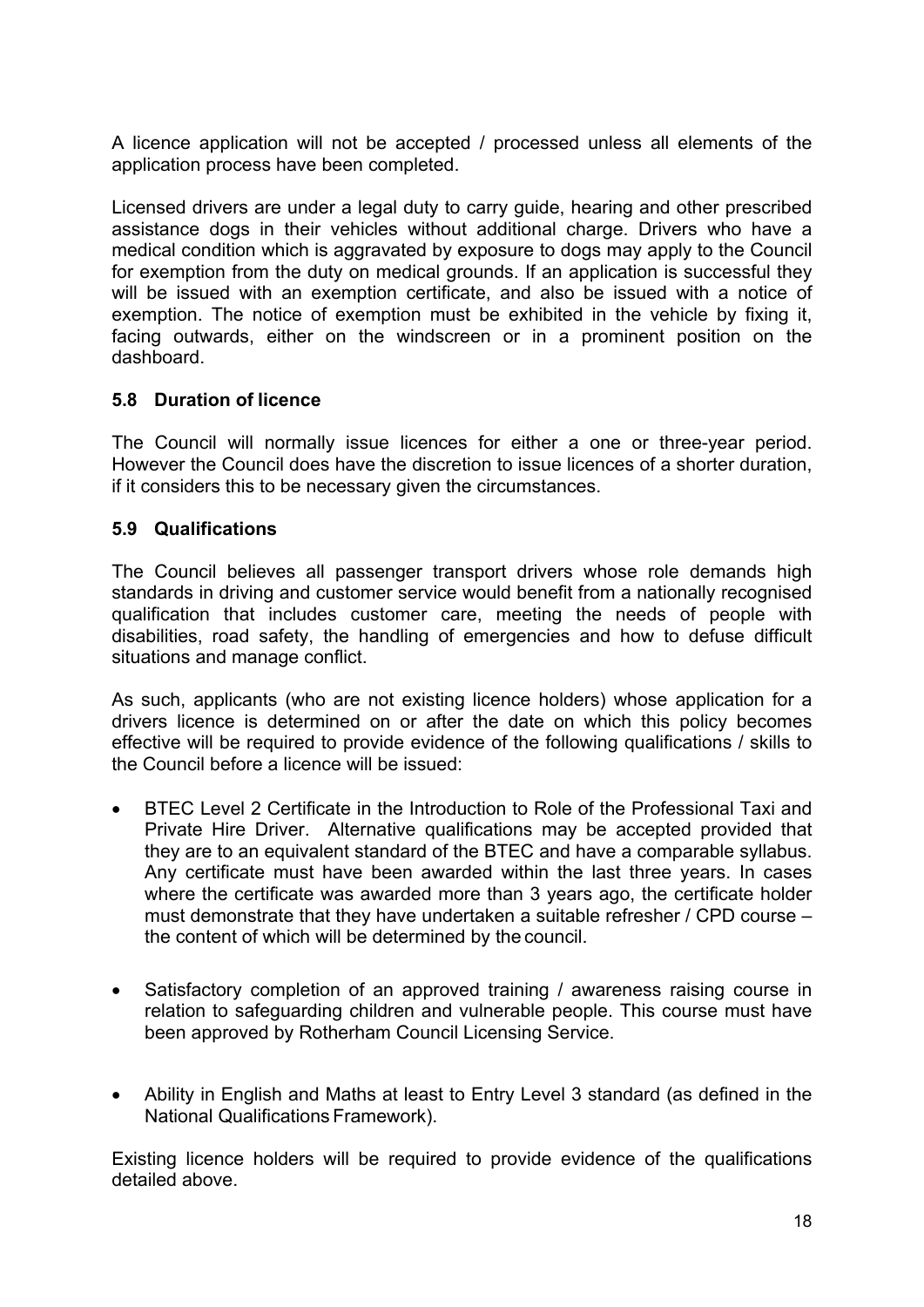Licence holders or applicants that possess an NVQ level 2 qualification in Road Passenger Vehicle Driving will only be exempted from the BTEC requirement if they are able to demonstrate that they have undertaken additional training in the elements covered in Unit 6 of the BTEC (including unit code J/502/5985), have a level of knowledge comparable to that obtained by the completion of the BTEC and pass the council's enhanced knowledge test.

Alternative qualifications or training methods may be considered in exceptional circumstances, these will be determined on a case by case basis.

Qualifications (including the BTEC Level 2) will only be accepted if they have been issued by a reputable training provider. The training provider must be able to satisfy the council that it has an effective Quality Assurance Framework in place. The framework must cover all elements of the training, verification, assessment and certification process and must satisfy the council with regard to the quality and reliability of all aspects of the process up to and including the awarding of a certificate.

The council reserves the right to refuse to accept a certificate of qualification as proof of an applicant or licence holder meeting a requirement if it is not satisfied as to the authenticity of the certificate or the quality / reliability of any part of the process that lead to the certificate being issued.

#### <span id="page-18-0"></span>**5.10 Conditions**

The Council may attach such conditions to a Private Hire / Hackney Carriage driver's licence as are considered necessary. These are set out in Appendix D.

The Council has also made byelaws that are specifically applicable to Hackney Carriage drivers / proprietors. The existing Hackney Carriage byelaws are set out in Appendix E. These byelaws will be reviewed from time to time.

#### <span id="page-18-1"></span>**5.11 Dress Code**

It is recognised that the taxi trade, both Hackney Carriage and Private Hire, play an important role in portraying a positive image of Rotherham and are seen as key Ambassadors for the Borough.

Anything that serves to enhance the professional image of the Hackney Carriage and Private Hire trade, and promotes the concept that drivers of licensed vehicles are professional vocational drivers is to be welcomed.

To ensure that not only are the above objectives are met but, also that driving is carried out safely, a Dress Code for licensed drivers has been set. This is provided at in Appendix F. It is a condition of licence that drivers adhere to this policy.

Employees working for companies operating their own dress codes will still be required to comply with the Council's standard.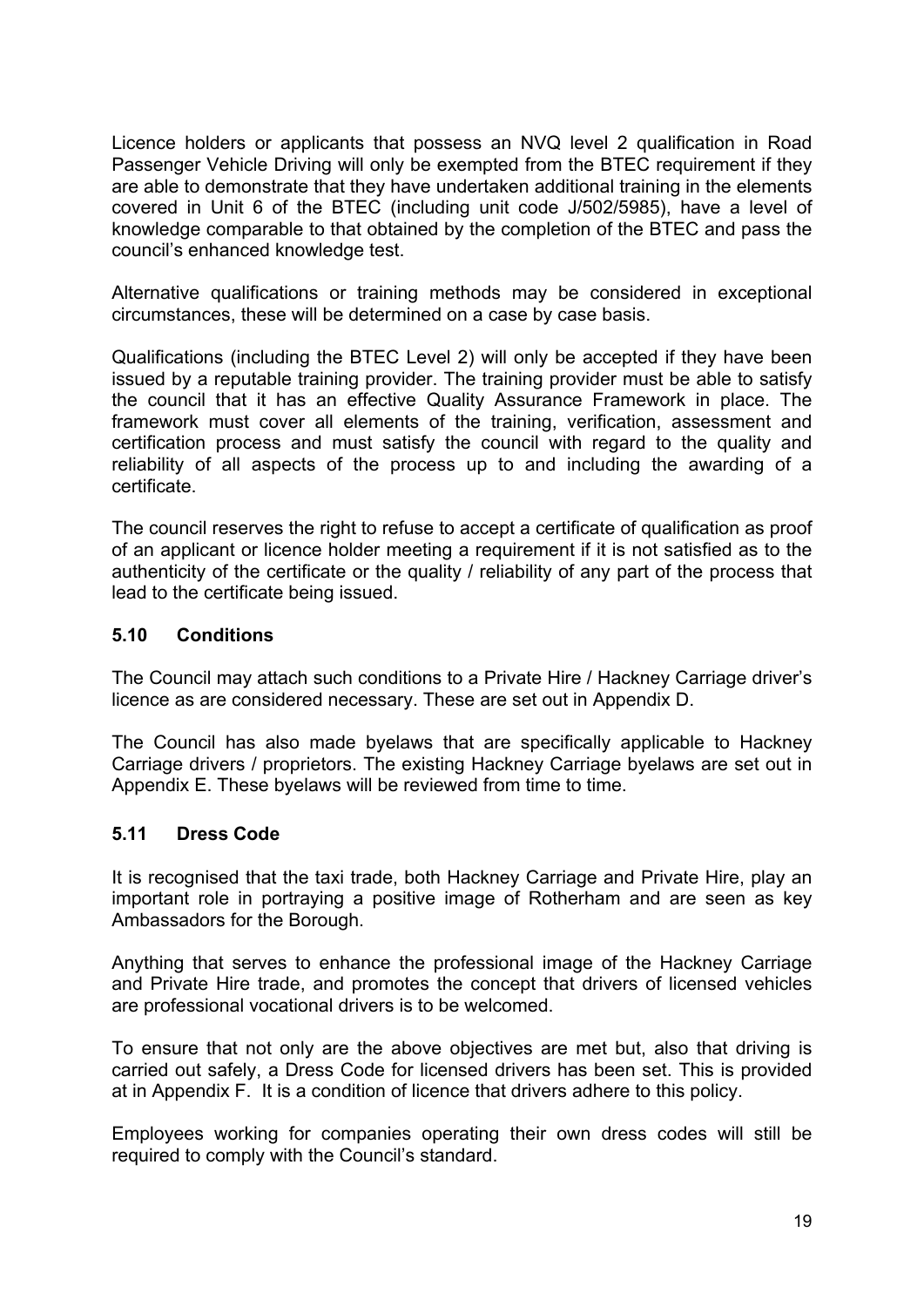#### <span id="page-19-0"></span>**5.12 Code of Conduct when working with vulnerable passengers**

It is essential that young, elderly and other vulnerable people are safeguarded and protected whilst being transported in a licensed vehicle. Accordingly a specific Code of Conduct must be complied with when working with vulnerable passengers. This is provided at Appendix G. It is a condition of licence that drivers adhere to this policy.

#### <span id="page-19-1"></span>**5.13 Right of driver to work in the UK**

The Council will require all applicants to provide documentary evidence to confirm that they may legally work in the UK. Examples of documents that maybe provided include:

- A UK passport confirming that the holder is British Citizen (or citizen of another EEA country – including Switzerland),
- Passport or other travel document endorsed to show that the holder is allowed to stay in the United Kingdom and undertake paid employment,
- Full UK Birth / Adoption Certificate,
- An Immigration Document issued by the Border and Immigration Agency to the holder which indicates that the person named in it can stay in the United Kingdom and undertake paid employment,

A work permit or other approval to take employment issued by the Home Office or the Border and Immigration Agency when produced in combination with either a passport or another travel document endorsed to show the holder is allowed to stay in the United Kingdom and is allowed to undertake paid employment.

This list is not exhaustive, and other documents may be accepted – further information will be provided by the Licensing Office on request.

**Where an applicant is subject to immigration controls, a licence will not be issued for longer than the period that the applicant has permission to undertake paid employment in the United Kingdom.**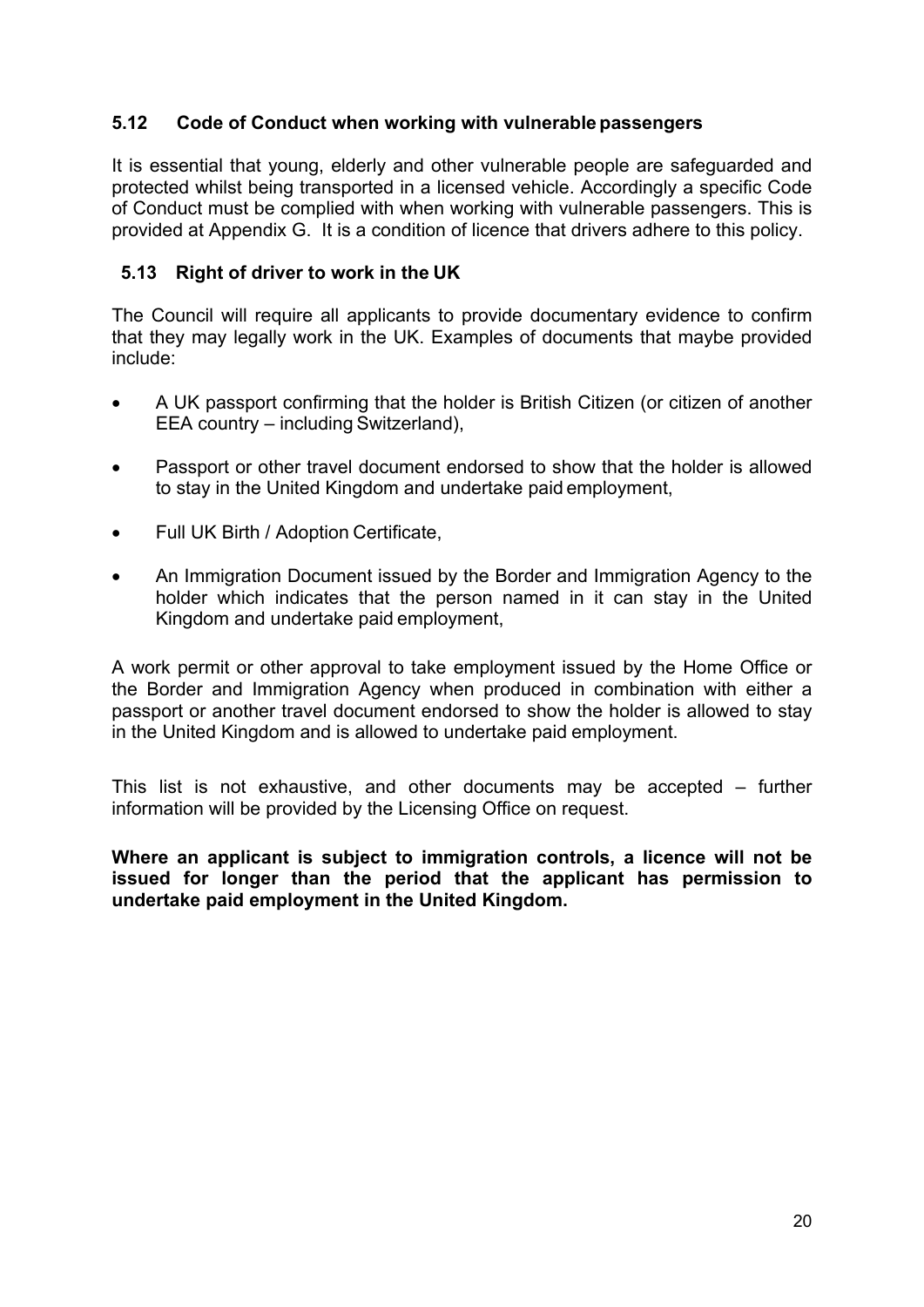# <span id="page-20-0"></span>**6. Hackney Carriages and Private Hire Vehicles**

#### <span id="page-20-1"></span>**6.1 Application process**

The Council will consider all applications for vehicle licences on their own merits. The procedure for dealing with applications for Private Hire and Hackney Carriage vehicles is set out in Appendix H.

The applicant must submit the following to the Council in order for the application to be considered valid:

- The vehicle application form;
- The appropriate fee;
- The original of the Vehicle Registration Document (Log Book/V5) certificate of registration for the vehicle (the new keeper's supplement section of the V5 document will be accepted in the case of vehicles that are not licensed at the time that the application is made, and the vehicle has recently been purchased by the applicant (documentary evidence will be required). Licences will not be renewed unless the full V5 document is made available to the council at the time of application);
- The original insurance certificate or insurance cover note for the vehicle (this must be provided before the licence is issued)
- Confirmation from the Council's appointed vehicle testing station that the vehicle meets both the Council's vehicle specification and the vehicle examination requirements.

In addition:

- Any vehicle not manufactured with European Whole Vehicle Type Approval will be required to undergo Single Vehicle Approval (SVA) testing and evidence of that testing and the vehicle having obtained SVA produced to the licensingoffice.
- The application must be made on the correct application form and all supporting documents completed in full.

#### <span id="page-20-2"></span>**6.2 Grant and renewal of licences**

The vehicle must be submitted for a compliance test at the appointed test station. A Certificate of Compliance will be issued and must be produced as evidence that the vehicle meets the required standard. At this stage a vehicle licence will be issued, subject to the completion of all other elements of the application process and the provision of a valid certificate of motor insurance.

Vehicle licences will be issued for a one year period, commencing on the date that the licence is issued. Vehicles older than 3 years old on the day that the licence is granted will be issued with a 12 month licence; however the licence plate will show an expiry date either six or four months after the date that the licence is issued. A further plate will be issued covering the remainder of the licence period once the vehicle has been subjected to a vehicle inspection at the Council's appointed testing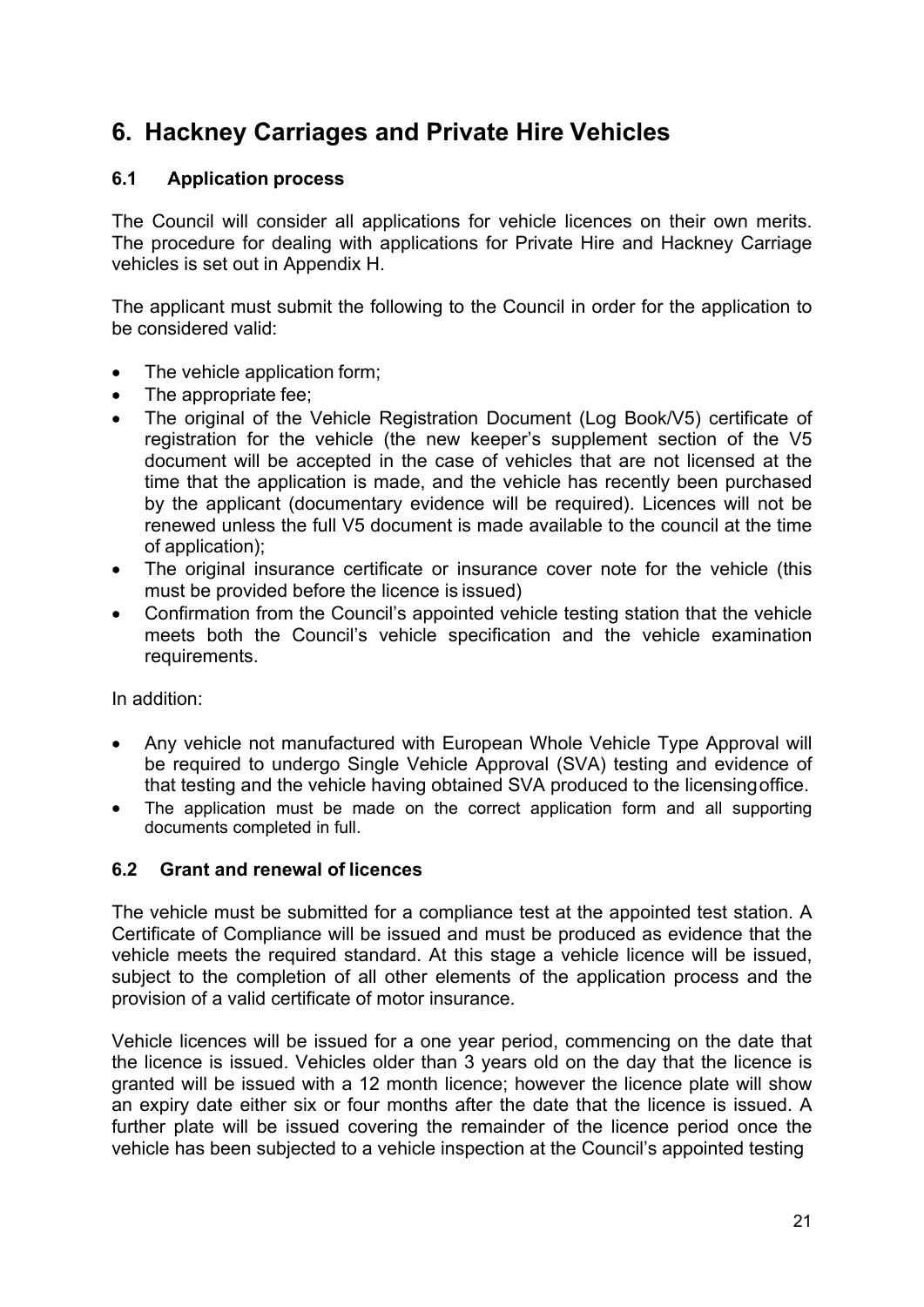facility (commonly referred to as an intermediate test). The frequency of vehicle inspections is based on age and outlined in Appendix I.

#### <span id="page-21-0"></span>**6.3 Vehicle age and exhaust emissions**

Environmental protection legislation requires local authorities to review and assess air quality on a regular basis. Where air quality falls below the national standards, the Council is required to declare an Air Quality Management Area (AQMA) and develop a plan which identifies how air quality standards will be improved.

In Rotherham, vehicle exhaust emissions are a principal source of air pollution and this has resulted in the creation of several AQMAs along major roads including those within the town centre. In these areas of Rotherham, the levels of annual mean nitrogen dioxide do not comply with EU and national law. There is potential for the UK Government to be fined for breach of the EU limit values post 2015, and infraction proceedings have already been instigated by the European Commission. There are approximately 30,000 residents in Rotherham's designated AQMAs.

Public Health England estimates that a total of 1,406 life years are lost in Rotherham across the whole population as a result of air pollution, including that from vehicles. 5.7% of deaths are attributable to long term exposure to particulate air pollution.

Public transport is a significant element of air pollution in Rotherham due to vehicle emissions. Considerable work has been underway for some years between South Yorkshire Passenger Transport Executive and the South Yorkshire Local Authorities, to improve emissions from the fleet, which has had a number of successes including, in Rotherham, being able to revoke an Air Quality Management Area on the busy bus route along Fitzwilliam Road. As with other forms of public transport, emissions from the taxi / Private Hire fleet are among the sources which can be regulated and as such are a priority to be addressed with the aim of reducing levels of air pollution and helping to improve public health.

Rotherham Council's Air Quality Action Plan 2015 includes the measure of improving the Hackney Carriage and Private Hire fleet by setting minimum emission standards for vehicles licensed in the borough. The Council aims to ensure that Hackney Carriages and Private Hire vehicles are of a good standard. It recognises that the high mileage and general wear and tear sustained by vehicles will have an impact on their continued serviceability over a period of time.

The Council's policy in relation to the age of vehicles and the standard of emissions is set out in Appendix I.

#### <span id="page-21-1"></span>**6.4 Insurance**

It is required that all insurance documents must be shown before a licence is issued. This requires:

 A valid certificate of insurance or cover note confirming that insurance is in place for each driver of the vehicle and specifying use as either a Hackney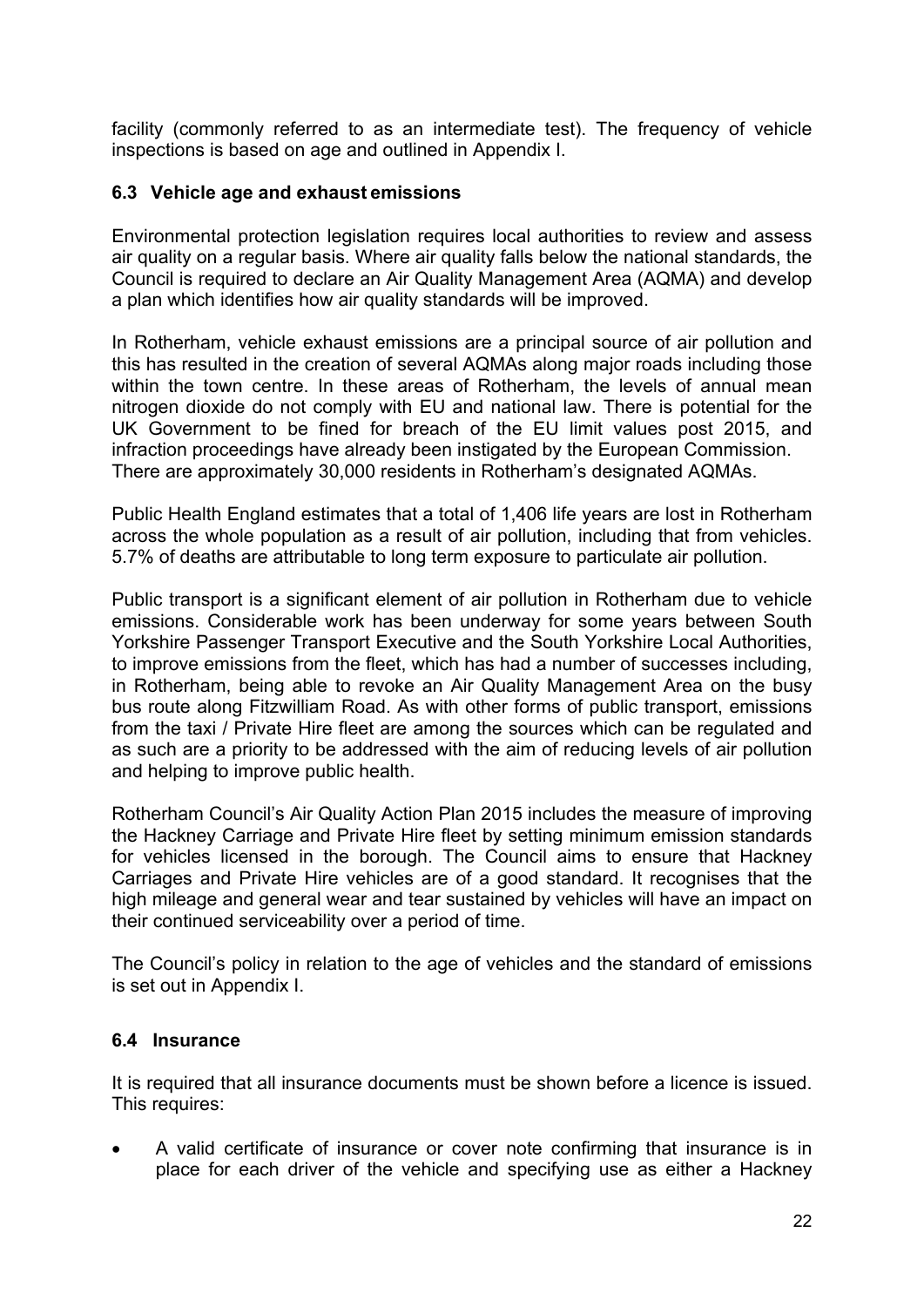Carriage or Private Hire Vehicle.

- A Hackney Carriage vehicle requires insurance to cover public hire and hire and reward.
- A Private Hire vehicle requires insurance to cover hire andreward.
- A cover note will be accepted and the licence will be issued on the understanding that a certificate of insurance will be produced at the earliest opportunity.

The council will undertake periodic auditing of licensed vehicles to verify that the vehicle is appropriately insured.

#### <span id="page-22-0"></span>**6.5 Vehicle specification**

The Council has set down a series of specifications. A vehicle will need to comply with these specifications prior to it being accepted as a licensed vehicle.

The specification for Private Hire vehicles is set out in Appendix J and for Hackney Carriages at Appendix K.

#### <span id="page-22-1"></span>**6.6 Conditions**

The Council is empowered to impose such conditions as it considers reasonably necessary in relation to the granting of Hackney Carriage or Private Hire Vehicle licences.

These are set out in Appendix L for Private Hire Vehicles and Appendix M for Hackney Carriages.

However, where it is considered necessary, additional conditions may be imposed. In considering what is reasonably necessary the Council will take into account it's the aims and objectives of this policy.

#### <span id="page-22-2"></span>**6.7 Identification of vehicles as Private Hire Vehicles or HackneyCarriages**

The Council requires Hackney Carriages and Private Hire vehicles to clearly indicate to the public that they are licensed vehicles. Therefore, they must be clearly distinguishable from other vehicles and each other. The Council believes that clear signage, types of vehicle, together with colour of the vehicle, can achieve this.

- a) Hackney Carriage
	- The exterior colour of all Hackney Carriages must be white.
- b) Private Hire Vehicles
	- The TX4 or similar vehicle (commonly referred to as a 'London cab') will not be licensed as a Private Hire vehicle.
	- The minibus variants of approved Hackney Carriage vehicles (such as the Mercedes Vito) can be licensed as Private Hire vehicles but they must not be white.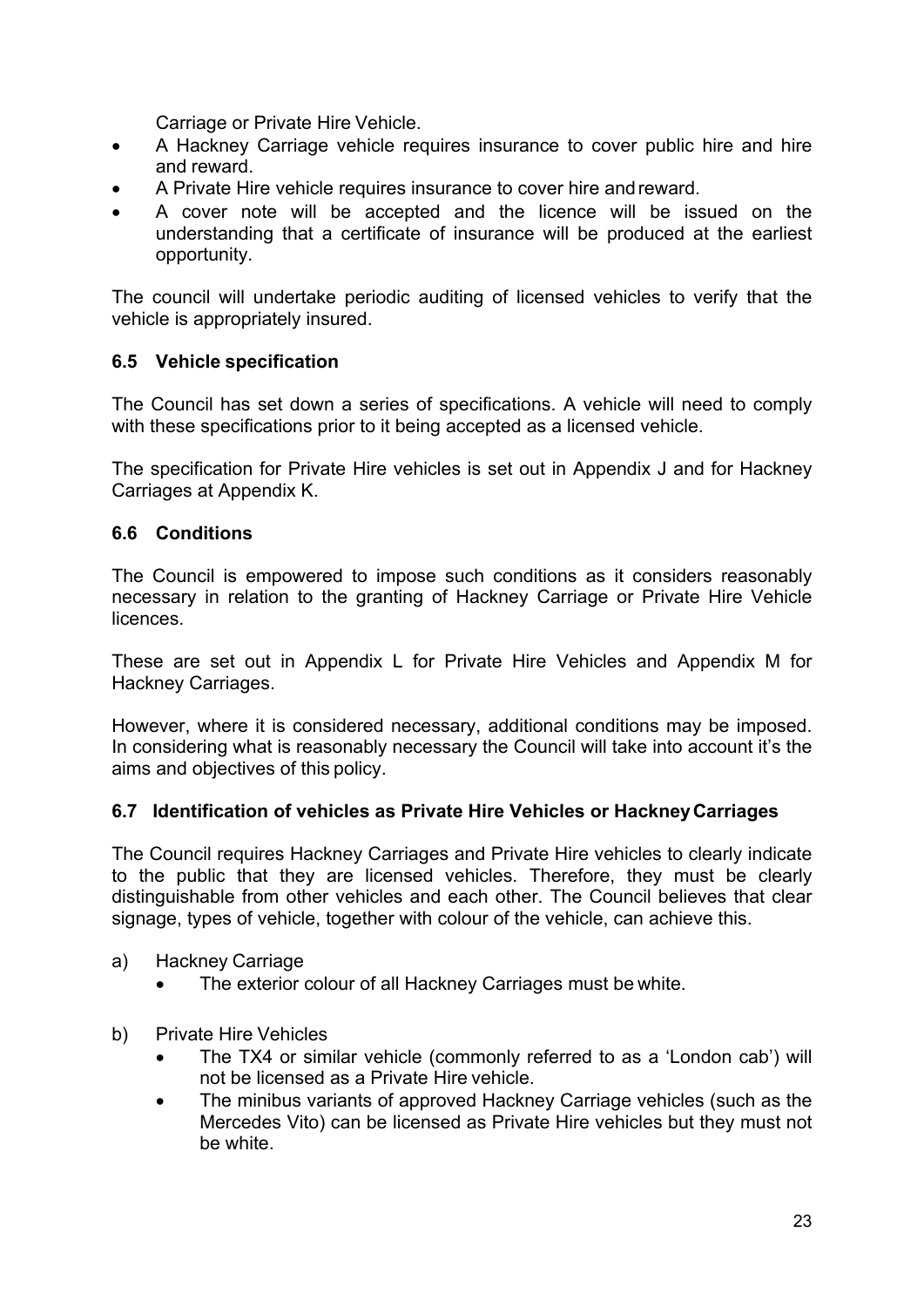The Council has set standards on the acceptable type of signage for Private Hire Vehicles and Hackney Carriages. These can be found in the Private Hire Vehicle / Hackney Carriages conditions set out in Appendix L for Private Hire Vehicles and Appendix M for Hackney Carriages. They include:

- the permitted position of licence plates;
- positioning of permanent door signs for vehicles;
- required wording for door signs on vehicles;
- requirements for the display of notices in vehicles;
- other notices / markings that the Council will require licensed vehicles to display.

#### <span id="page-23-0"></span>**6.8 Fire extinguishers**

All vehicles are required to be equipped with a fire extinguisher that conforms to the specification as stated in the Council's conditions.

#### <span id="page-23-1"></span>**6.9 Tyres**

Tyres are the vehicle's only point of contact with the road, so it is essential that they are in good condition.

The Council requires that all licensed vehicles to adhere to the following provisions with regard to tyres:

- Tyre treads are designed to efficiently and effectively remove water from the road surface and provide maximum grip. All tyres fitted to the vehicle must have at least 2.0 mm tread depth throughout a continuous band in the centre 3/4 of the tread and around the entire circumference of the tyre.
- Tyre fitted to a motor vehicle or trailer must be fit for purpose and be free from any defects which might damage the road or endanger any person. Fit for purpose means that a tyre must:
	- o be compatible with the types of tyres fitted to the other wheels;
	- o not have any lump, bulge or tear caused by separation or partial failure of the structure;
	- o not have a cut or tear in excess of 25mm or 10% of the sectional width of the tyre, whichever is the greater, and which is deep enough to reach the ply or cord;
	- o not have any part of the ply or cord exposed.
- Tyres must be correctly inflated to the vehicle / tyre manufacturer's recommended pressure.
- All replacement tyres fitted to licensed vehicles must be new (i.e. not have been used previously on any other vehicle) and have been fitted by a reputable vehicle maintenance company / contractor**.** Vehicle proprietors are required to retain invoices / receipts to show that any tyre that is purchased meets this requirement.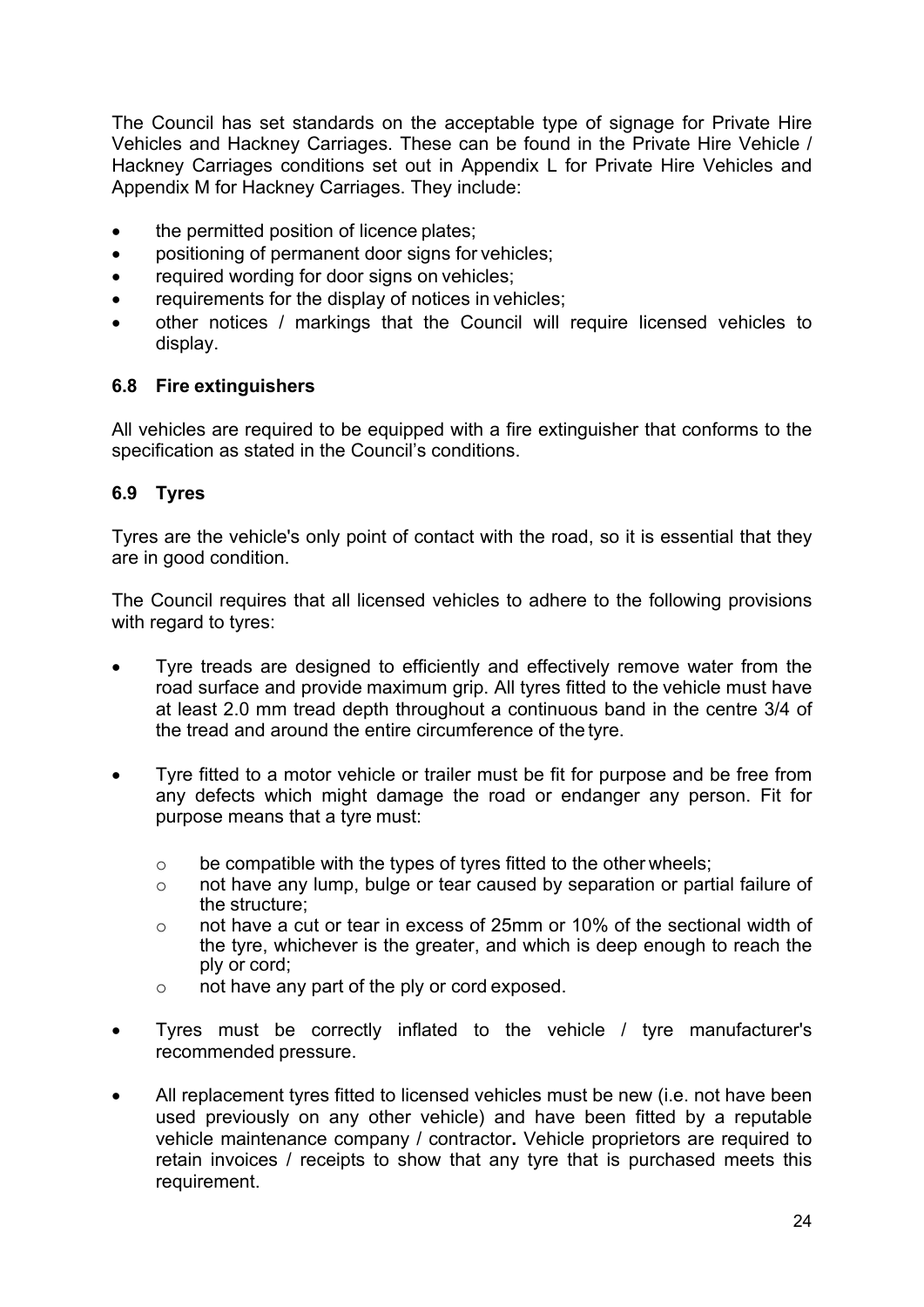- The fitting of part worn tyres to licensed vehicles is not permitted.
- 'Space saving' spare wheels must only be used in an emergency, and then only in accordance with the manufacturer's instructions. Should the use of a 'space saving' spare wheel become necessary during a period of hire then the journey may continue, but the wheel must be replaced before another journey commences.

#### <span id="page-24-0"></span>**6.10 Accidents**

If at any time the vehicle is involved in an accident, however minor, the driver must inform the Council of this fact as soon as possible and in any event within one working day (by telephone or email). An accident report form will then need to be completed and submitted to the Council within five working days of the accident occurring (except in exceptional circumstances when the report must be made as soon as possible).

The vehicle must be presented for inspection at the Council's authorised testing station as soon as possible after the accident has taken place – the appointment will be arranged by the Council who will notify the vehicle proprietor of the date and time. Failure to present the vehicle for the appointment may result in the vehicle's licence being suspended until such time as the vehicle is presented for examination.

If the vehicle is so damaged that it cannot be driven, then the vehicle proprietor must inform the Council of this fact – the Council will then advise the proprietor of the action to be taken. In such cases the proprietor is advised to take photographic evidence of the vehicle's condition that clearly illustrates the reasons why the vehicle cannot be driven / presented for examination.

Failure to do so may result in Licensing Enforcement Penalty Points being issued.

#### <span id="page-24-1"></span>**6.11 Vehicle examination and testing requirements**

Hackney Carriage and Private Hire vehicles examination and testing requirements are set out in Appendix N. The frequency of intermediate compliance tests is outlined in Appendix I.

#### <span id="page-24-2"></span>**6.12 Meters**

All Hackney Carriages must be fitted with an approved meter. The Council will from time to time publish a list of meters approved and acknowledged by the Public Carriage Office for use to calculate fares.

Meters used to calculate fares must be accurate, display the correct time and be capable of displaying:

 In the case of Hackney Carriages, the various tariffs as approved by the Council (including extra charges recoverable under the approved Table of Fares).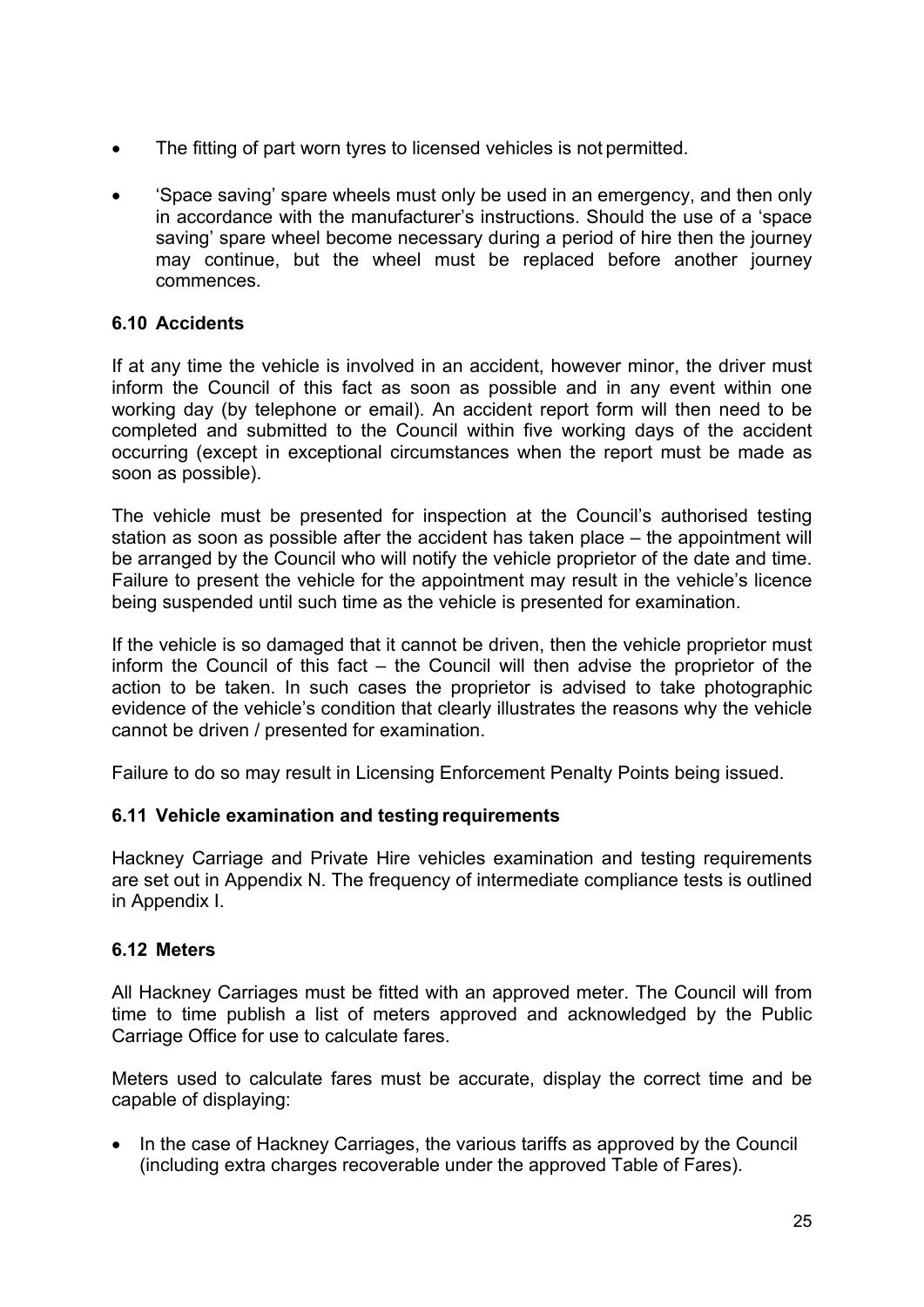- The meter shall be calibrated and set to the Council's agreed charging distances and tariffs currently in force.
- In the case of Private Hire Vehicles, any scale of charges provided by the operator of the vehicle.

Meters will be checked for accuracy by a measured mile distance or by waiting time.

Meters must be positioned in order that the fare must be clearly displayed to the passenger throughout the journey.

Meters in use must not facilitate fraudulent use. Any signs of tampering including the breaking of any seals will result in a suspension notice being issued immediately. For the suspension notice to be removed, the vehicle meter must have been resealed and calibrated by an approved meter company and presented to the Council for inspection.

Private Hire Operators and / or drivers may agree a cost for the journey with the customer prior to the journey commencing. In this situation, the price quoted is the price that must be charged – there is to be no deviation from this price without the agreement of the customer. On occasions where a price has been not been agreed prior to the journey commencing, the fare charged must be that which is reflected on the meter were the vehicle is equipped with a meter.

#### <span id="page-25-0"></span>**6.13 Taxi Cameras**

Suitable equipment, capable of recording both audio and video, must be installed in all licensed vehicles. The system must meet or exceed the council's specification for taxi camera systems which can be found in Appendix T of this policy. The system must be operational at all times that the vehicle is being used as a licensed vehicle (i.e. for the carriage of fare paying passengers). The system does not need to be operational during other times (i.e. when being used for domestic purposes).

Video recording must be active at all times. Audio recording must be active in any of the following circumstances:

- An unaccompanied child (i.e. under 18) or vulnerable adult is being carried in the vehicle, or
- Where the driver and customer are involved in a dispute or the driver feels threatened by the behaviour of a passenger. Activation of audio recording must be triggered by the driver pressing a switch / button. Audio recording will continue until such time as the button / switch is pressed again. This switch will activate / deactivate audio recording independent of the passenger's audio activation button / switch.

There must also be the facility for the passenger to activate audio recording (independent of the driver) should the passenger wish to do so. Activation of audio recording must be triggered by the passenger pressing a switch / button. Audio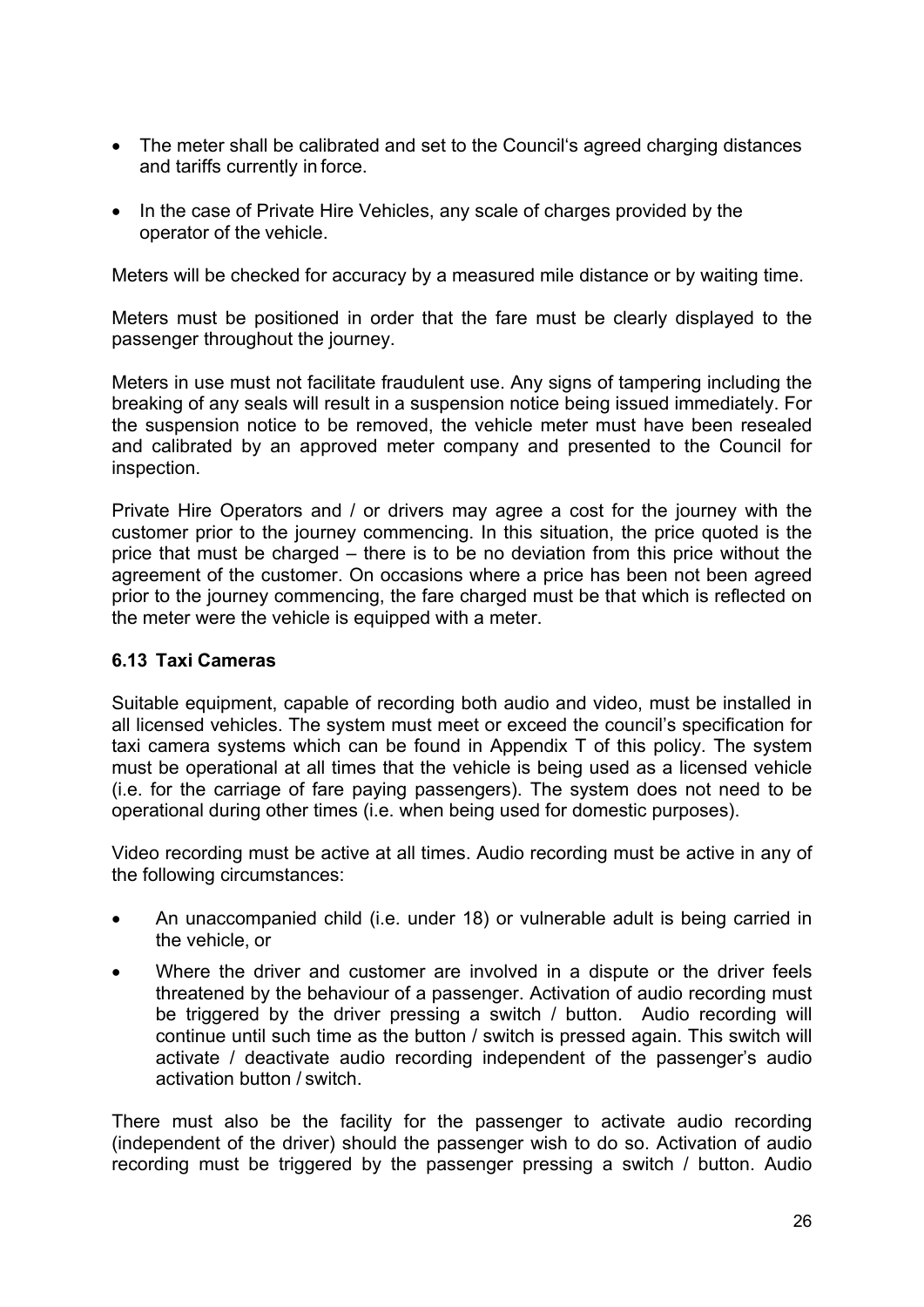recording will continue until such time as the button / switch is pressed again. This switch will activate / deactivate audio recording independent of the driver's audio activation button / switch.

Once activated (by either passenger or driver), the audio recording must continue for an uninterrupted period until it is deactivated.

There must be an indicator located within the vehicle that is clearly visible to the passenger and clearly shows that audio recording is taking place.

At the end of journey when the passenger leaves the vehicle, audio must be deactivated before another passenger enters the vehicle. If appropriate it must be reactivated should any of the situations above arise in relation to this new journey.

#### <span id="page-26-0"></span>**6.14 Additional provisions for Private Hire vehicles only**

#### **6.14.1 Wheelchair accessibility**

In addition to all other licensing conditions, any applicants seeking the grant of a Private Hire vehicle in which it is intended to carry passengers who are seated in a wheelchair must present a vehicle which has:

- M1 classification and comply in all respects to EC Whole Vehicle Type Approval (ECWVTA);
- Suitable fittings for securing a wheelchair and any passengers seated in them;
- Access and egress via suitable side or rear doors.

#### **6.14.2 Advertisements**

Limited advertising is allowed on Private Hire vehicles subject to the approval of the Council. This must be in accordance with the requirement set out in Appendix O.

#### **6.14.3 Limousines and executive hire**

Any limousines with 8 seats or less must be licensed as a Private Hire Vehicle

Vehicles used for this purpose must meet the requirements for Private Hire Vehicles.

These vehicles must display appropriate signage, issued by this Council, which states details of the vehicle, issue date and the number of persons allowed to be carried. This disc must be displayed on the front and rear windows of the vehicle.

Drivers of limousines and executive vehicles must complete the licensing application process in the same way as any other licensed driver.

All foreign vehicles used for these purposes must meet relevant British or European standards. Any alterations to a manufacturer's standard specification will require M1 EWVTA. Any subsequent changes to the vehicle will invalidate this approval.

When a vehicle has been imported, the importer must produce a declaration from the testing authority (DVSA) that the vehicle will not carry more than eight passengers.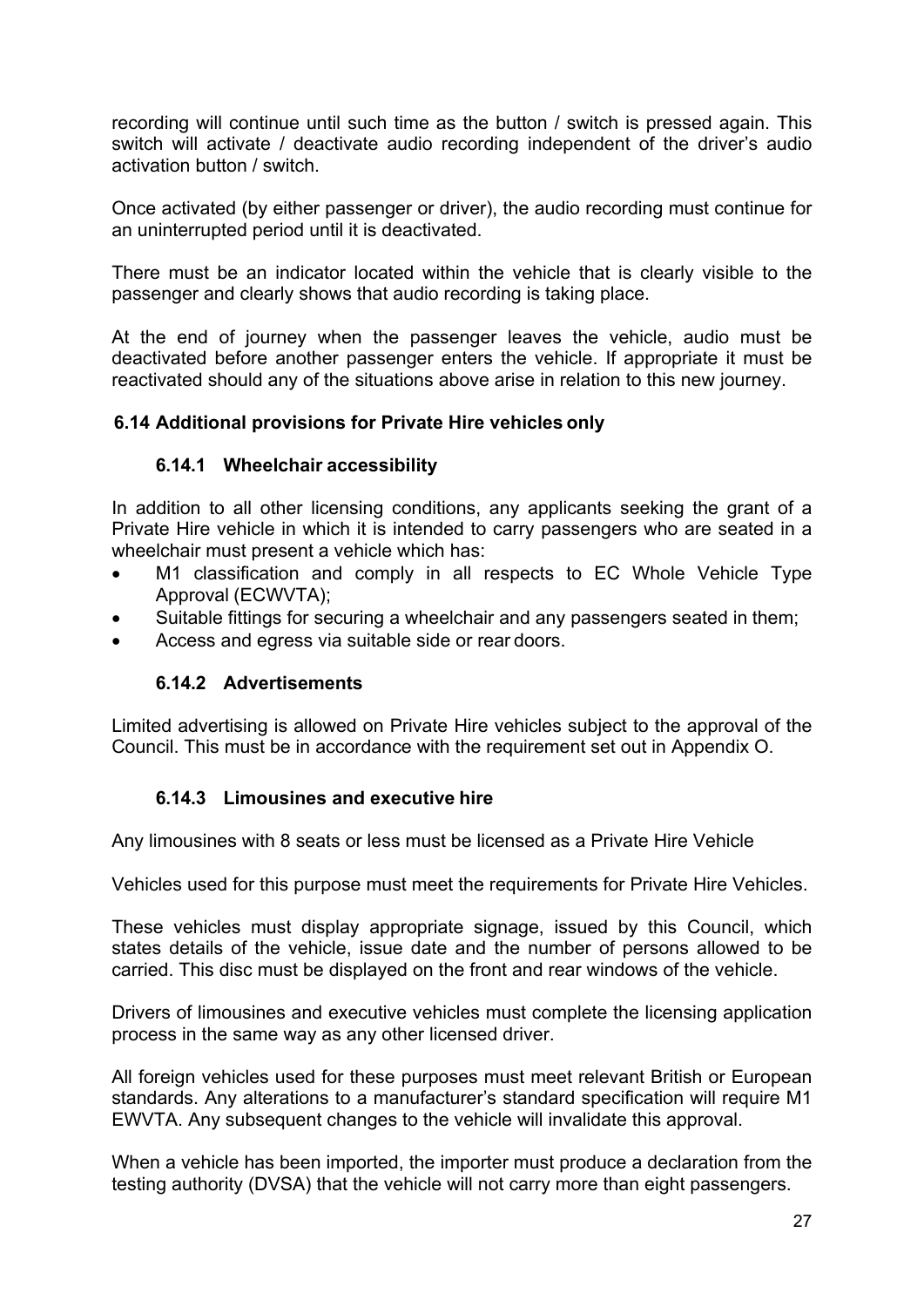#### **6.14.4 Special events vehicles and courtesy cars**

The Council considers the following types of vehicles to be 'special event vehicles' in the context of licensing:

- decommissioned emergency service vehicles
- vintage vehicles
- other non-standard type converted vehicles used for specialevents.

The above list is not exhaustive, and other types of vehicle may be considered from time to time. When considering an application for a special event vehicle, the Council will have regard to the general requirements for Private Hire vehicles contained within this policy and relevant appendices.

Courtesy cars used for transporting customers to and from specific venues such as hotels and nightclubs, whether operated with or without charge to the customer, are considered to be Private Hire vehicles. These vehicles must be licensed as Private Hire vehicles, driven by Private Hire drivers and the journey must be booked via a Private Hire operator.

#### <span id="page-27-0"></span>**6.15 Additional provisions for Hackney Carriage vehicles only**

#### **6.15.1 Limitation on numbers**

The main aim of Council's licensing of the Hackney Carriage and Private Hire trade is the protection of the public. The Council is aware that the public should have reasonable access to Hackney Carriage and Private Hire services, because of the part they play in local transport provision. Disabled groups are particularly reliant on Hackney Carriages as a means of transport.

Licensing authorities have no power to restrict the number of Private Hire vehicles that they licence.

Licensing authorities can restrict the number of Hackney Carriage licence plates they issue if they are satisfied that there is no significant unmet demand for taxi services in their area. This, together with delimitation will be kept under review.

#### **6.15.2 Advertisements**

The Council will allow limited advertising on Hackney Carriages if the vehicle is of the 'London Cab' type. Advertising on any other type of vehicle is not permitted. Advertisements must be accordance with the requirement set out in Appendix O.

#### <span id="page-27-1"></span>**6.16 Taxi ranks**

Taxi ranks are to be used by Hackney Carriages whilst waiting for their next hire. They are not to be regarded as parking places.

Private Hire Vehicles are not permitted to park on taxi ranks, nor must they allow customers to alight from their vehicle on a taxi rank.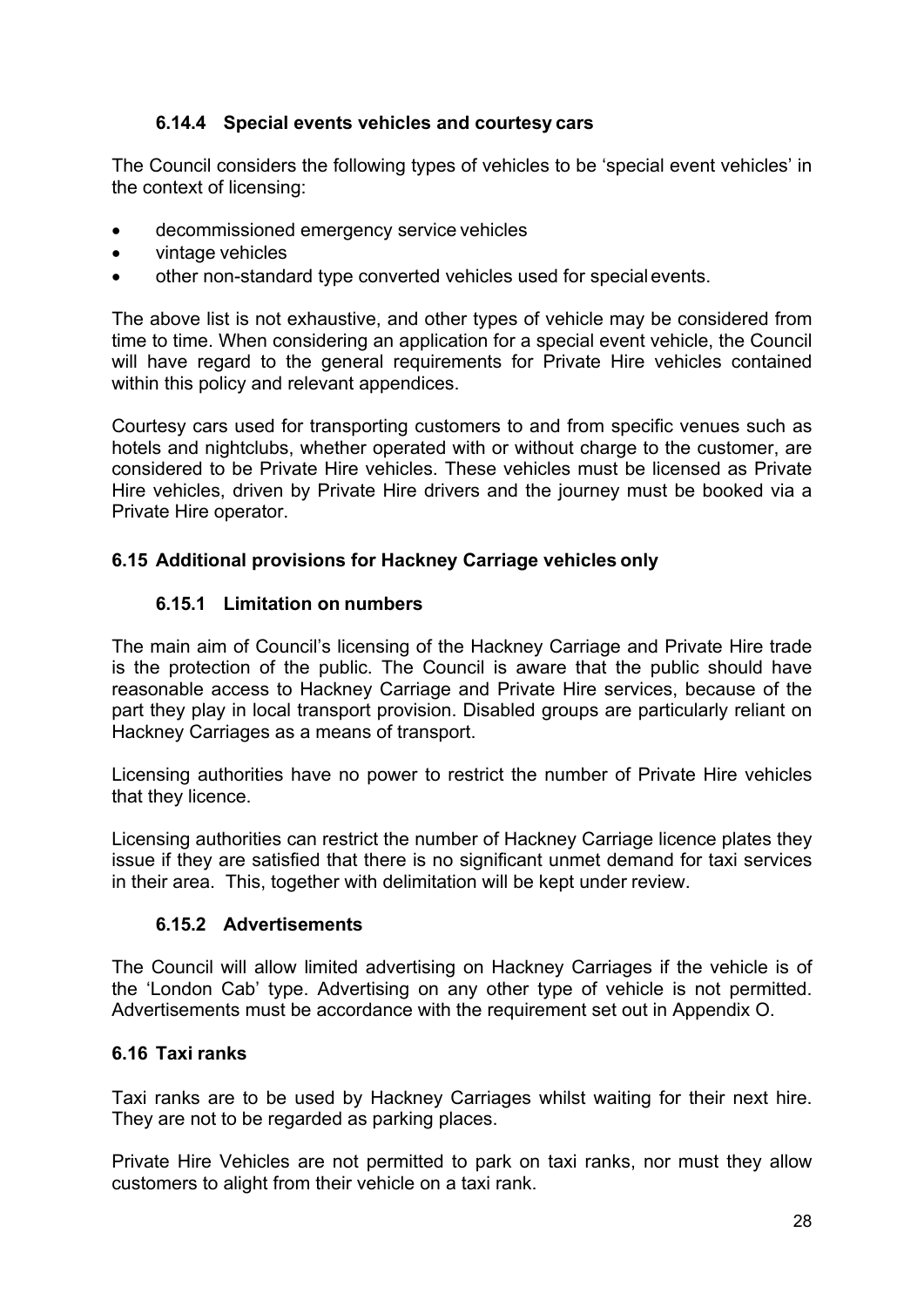### <span id="page-28-0"></span>**7 Fares**

#### <span id="page-28-1"></span>**7.1 Hackney Carriages**

The Hackney Carriage Table of Fares ("the tariff") is set by the Council and sets the maximum fare that can be charged by Hackney Carriage drivers for journeys within the Borough which can be negotiated downwards by the hirer for journeys. The hirer may agree to the fare for a journey which ends outside the borough being charged other than at the metered rate.

A fares tariff is enforceable as a byelaw and it is an offence for any person to charge more than the metered fare.

The Council will review Hackney Carriage fare scales from time to time in liaison with the Hackney Carriage Proprietors. A notice of any variation to the maximum fare shall be advertised by the Council.

A table of authorised maximum fares will be provided to each Hackney Carriage licence holder, which must then be displayed in each vehicle so that it is easily visible to all hirers.

Drivers must, if requested by the passenger, provide written receipts for fares paid.

#### <span id="page-28-2"></span>**7.2 Private Hire Vehicles**

The Council is not able to set fares for Private Hire vehicles.

Private Hire Operators that use licensed vehicles fitted with a fare meter must provide the Council with a current table of fares. This table must also be displayed in each Private Hire vehicle so that it is easily visible to all hirers.

Drivers must, if requested by the passenger, provide written receipts for fares paid.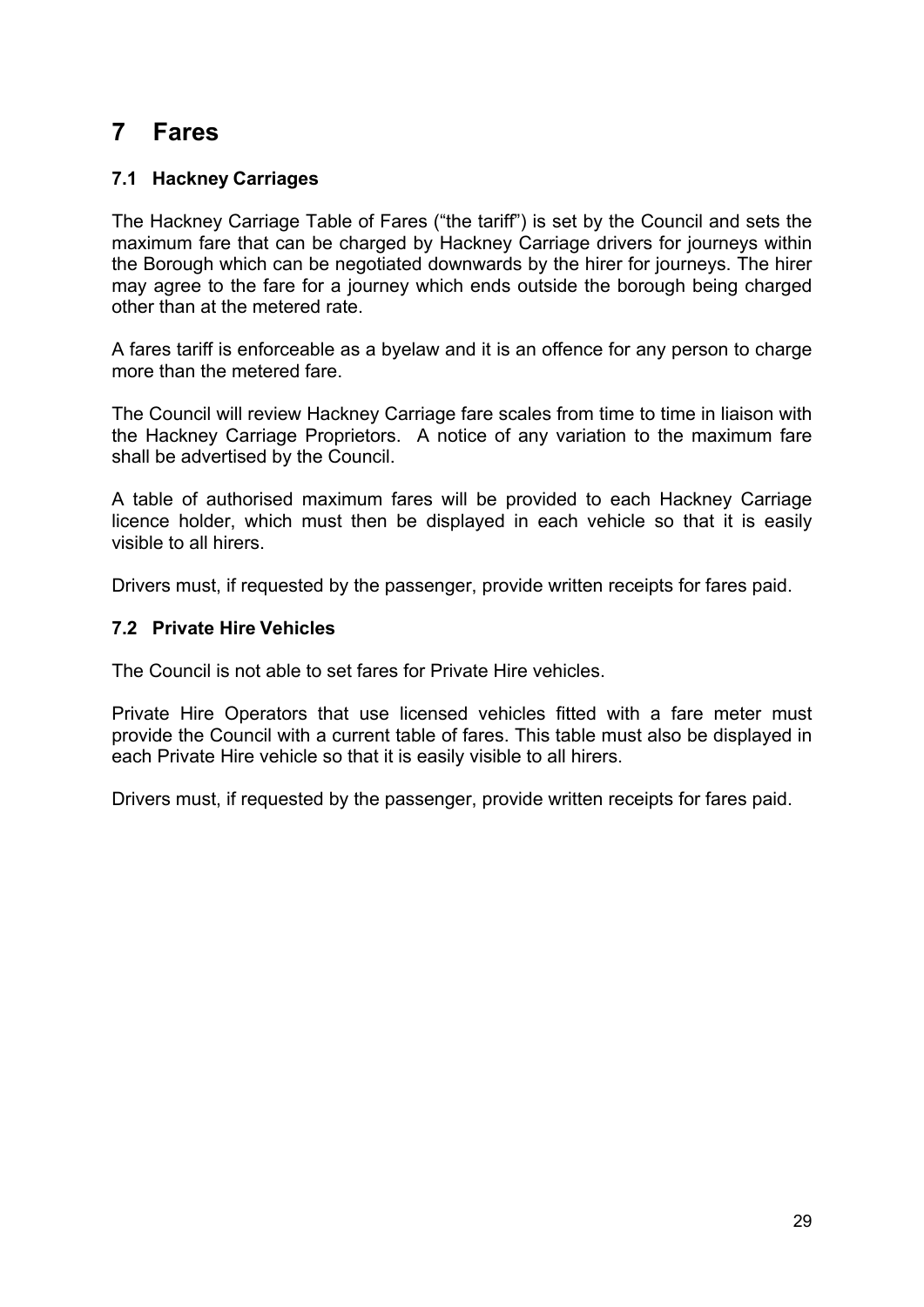# <span id="page-29-0"></span>**8 Operators**

#### <span id="page-29-1"></span>**8.1 Requirement for a licence**

A licensed hire vehicle must only be dispatched to a customer by a Private Hire operator who holds an operator's licence. Such a licence permits the operator to make provision for the invitation or acceptance of bookings for a licensed hire vehicle.

A Private Hire operator must ensure that every licensed hire vehicle is driven by a person who holds a licence issued by the same Authority that issued the vehicle licence. This authority must be the same authority that issued the operator's licence.

Any person who operates a Private Hire service must apply to the Council for a Private Hire Operator's Licence. The objective in licensing Private Hire operators is the safety of the public, who will be using operators' premises, and vehicles and drivers, arranged through them.

Applications for Operator licences shall be made on the prescribed form, together with the appropriate fee. The Council will then decide whether the applicant is a fit and proper person to hold an Operator licence.

This Council will grant Private Hire operator licences for a period of 12 months.

#### <span id="page-29-2"></span>**8.2 Fitness and propriety**

The Council will only issue licences to applicants that are deemed to be fit and proper. In assessing this, the Council will have regard to the following:

- Criminal record (including convictions, cautions, warnings and reprimands),
- Factors such as demeanour, general character, non-criminal behaviour, honesty and integrity,
- Previous conduct (particularly in cases where the applicant holds or has previously held a licence issued by Rotherham Council),
- Business practices demonstrated by the applicant (for example standard of record keeping, compliance with other regulatory requirements, financial practices etc.)
- The Public Sector Equality Duty

In addition the Council will also consider further information sources such as the Police (including abduction notices), Children and Adult Safeguarding Boards, other licensing authorities and statutory agencies.

If an application is received from a person that is not a driver licensed by Rotherham MBC then the applicant will be required to provide a Basic Disclosure from the Disclosure and Barring Service, and undertake the council's Child and Adult Safeguarding Awareness Training (as required by licensed drivers).

It is recognised that Private Hire Drivers and Operators are not necessarily the only contact points for customers. For example, a person taking bookings will be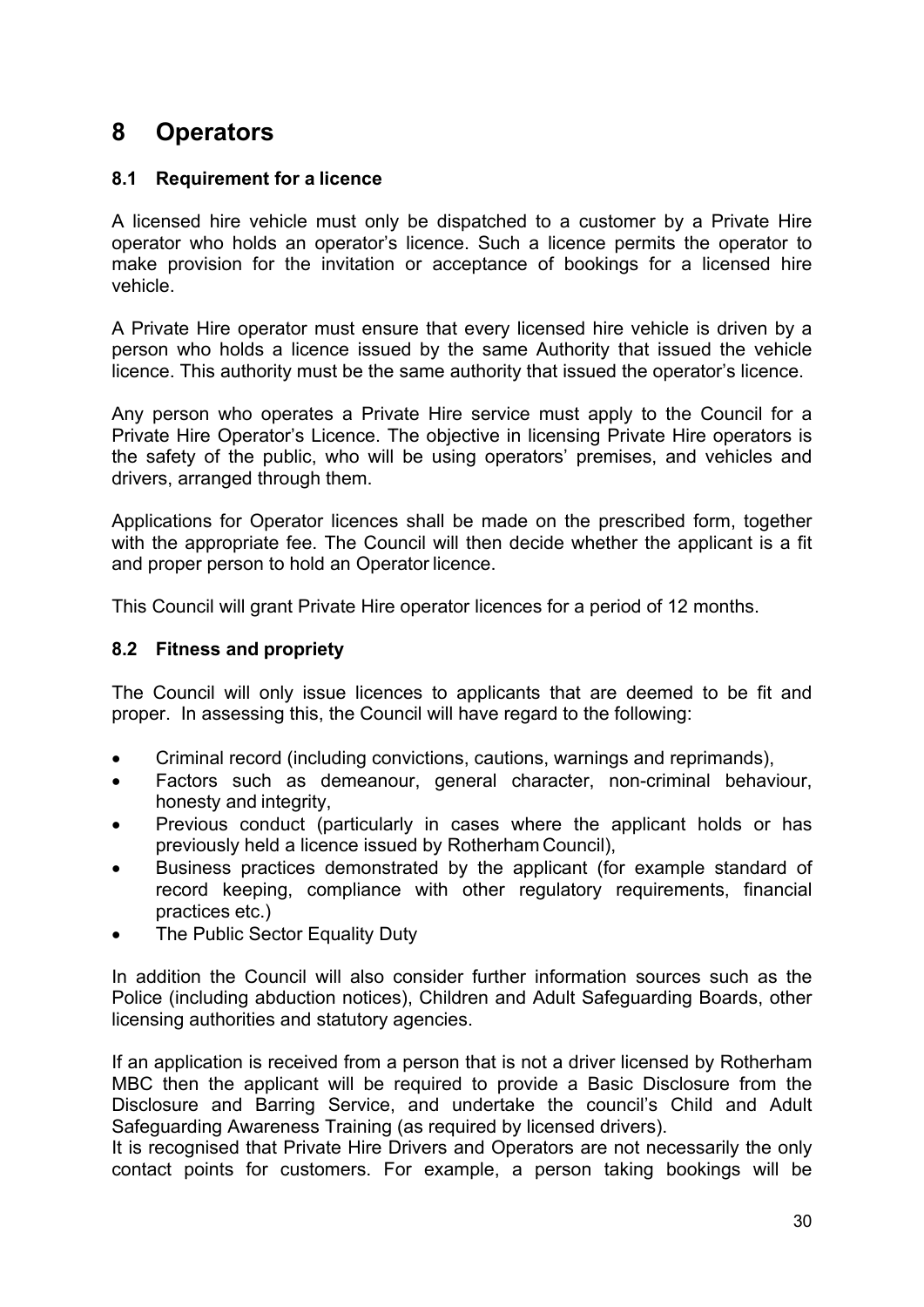responsible for deciding which driver to send to which user; a position that could be exploited.

The Council has a responsibility to ensure that all staff members do not pose a risk to the public and therefore, all ancillary staff that take bookings and dispatch vehicles for the Operator are required to provide a Basic Disclosure Check from the Discloure and Barring Service.

The operator has a responsibility to keep a register of all staff that take bookings or dispatch vehicles and keep an accurate record of Basic DBS checks for all individuals listed. These records are required to be provided to the Council by the relevant Private Hire Operator, for all such individuals.

All ancillary staff must subscribe to the DBS Update Service.

#### <span id="page-30-0"></span>**8.3 Insurance**

Before an application for a Private Hire operator's licence is issued, the applicant shall produce evidence that they have taken out appropriate public liability insurance for the premises to be licensed. Where necessary, operators must also hold employers liability insurance.

#### <span id="page-30-1"></span>**8.4 Conditions**

The Council has power to impose such conditions on an operator's licence, as it considers reasonably necessary and these are set out at Appendix Q.

However, where it is considered necessary, additional conditions may be imposed. In considering what is reasonably necessary the Council will take into account it's the aims and objectives of this policy.

Operators must only use vehicles and drivers licensed by Rotherham Council.

Failure of the operator to adhere to the conditions of licence will lead to enforcement action and / or the issue of enforcement penalty points.

#### <span id="page-30-2"></span>**8.5 Use of operator name following revocation of licence**

Where an operator licence is revoked by the Council, the name (or a similar name) of the Private Hire company associated with that licence cannot be used by another operator until such time as six months has elapsed since the date of revocation or the date on which all appeal processes have been concluded (whichever is the longer).

#### <span id="page-30-3"></span>**8.6 Operator responsibility in relation to vehicles / drivers that areoperated**

The operator is responsible for all persons (and vehicles) that are employed, contracted or otherwise used in the course of their business. To that end, the operator must undertake sufficient checks to satisfy themselves that only suitable drivers, administrative staff and vehicles are used (and continue to be used) in the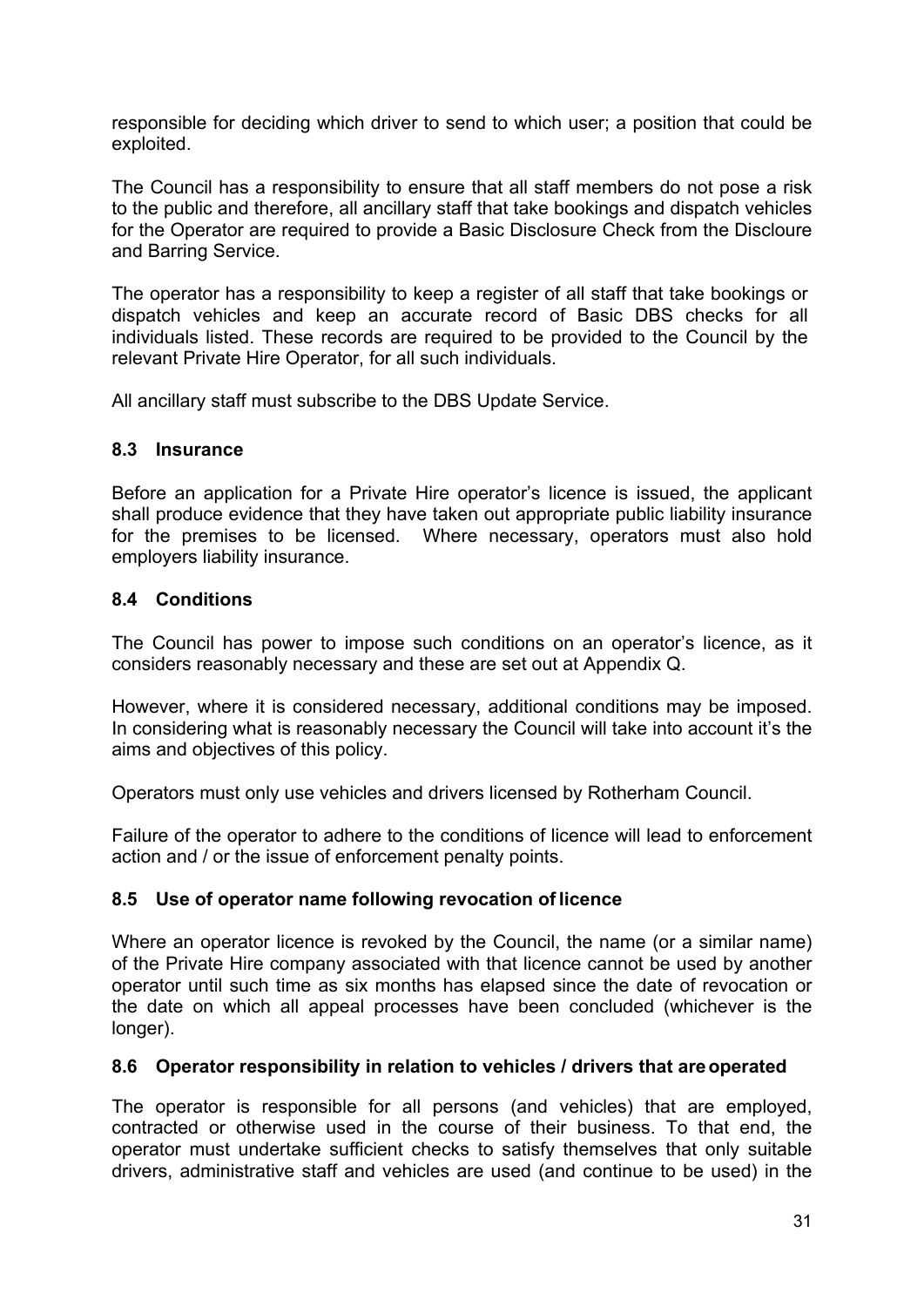course of their business. The failures of an operator to ensure that appropriate checks are carried out may call into question the operator's fitness and propriety. In addition, a failure to take appropriate action in relation to drivers that persistently breach licence conditions may also be detrimental to the continued fitness and propriety of the operator.

The following are examples of circumstances that may affect the fitness and propriety of a Private Hire operator:

- Licensed drivers or vehicle proprietors persistently (either individually or as a group) breaching the conditions of their licence whilst working for / under the instruction of a particular operator.
- Vehicles being operated that are in an unsuitable condition.
- Failure by the operator to satisfactorily address concerns in relation to licensed drivers/ vehicle proprietors (including matters related to child / adult safeguarding).
- Employment of ancillary staff where a basic DBS check has not been completed for the individual, or the results of which may pose a risk to the public.

Operators may be issued with enforcement penalty points as a result of the actions of the drivers / vehicle proprietors that are working for them or under their control.

The council expects licensed operators to support the council in its aims to raise awareness of and tackle issues around child and adult safeguarding. Operators must remain alert to these and similar issues, failure to do so will call into question the fitness and propriety of the operator.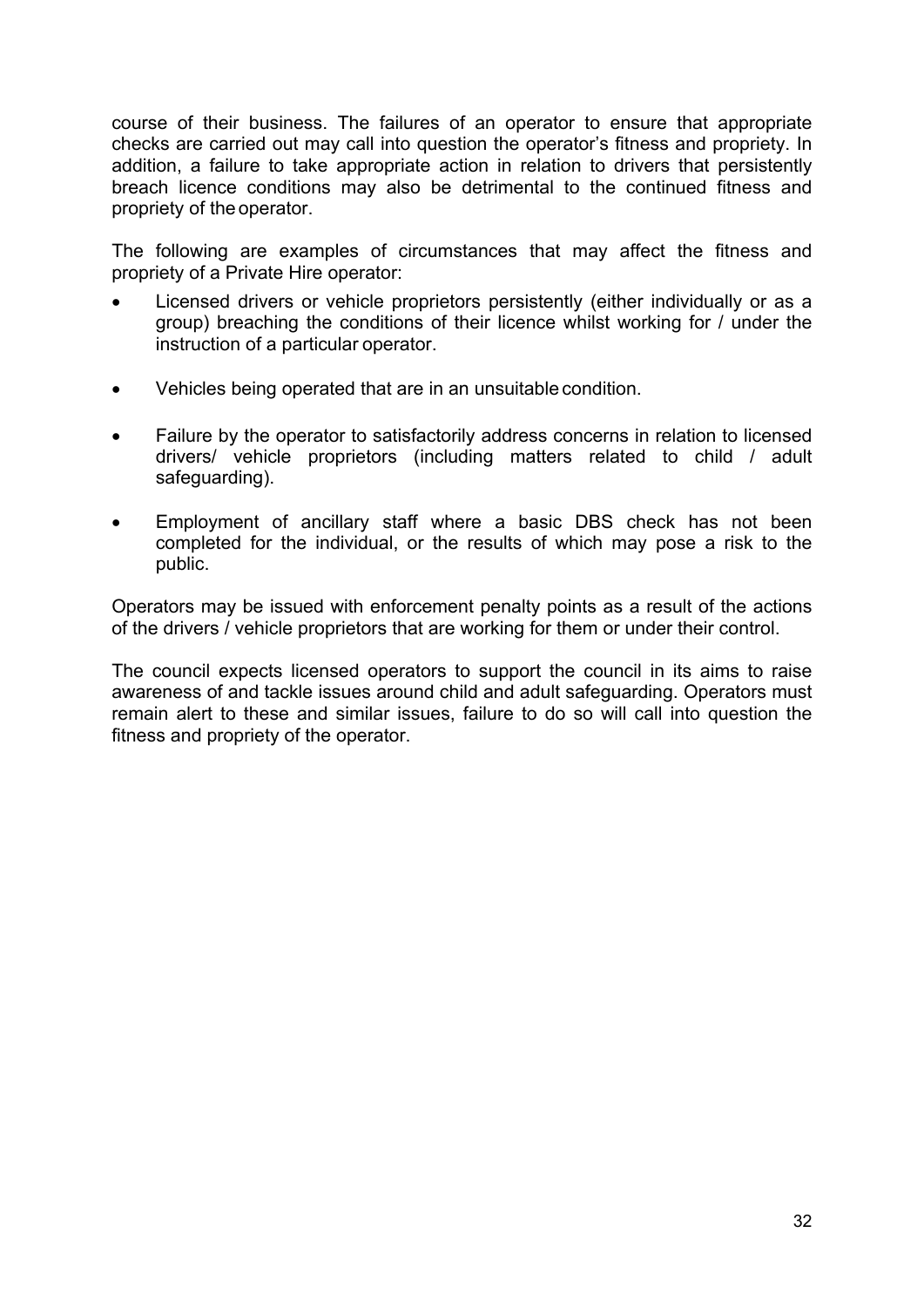### <span id="page-32-0"></span>**9. Fees**

#### <span id="page-32-1"></span>**9.1 Fee Structure**

The legislation provides that fees charged to applicants can cover most of the costs to the Council in providing the licensing services. This includes the administration of applications, and ensuring compliance by licensees within the Hackney Carriage and Private Hire trade.

The fees are reviewed at the start of each calendar year and confirmed by the Council ahead of the start of each financial year i.e. 1<sup>st</sup> April. The Council, however, can review the fees at any time.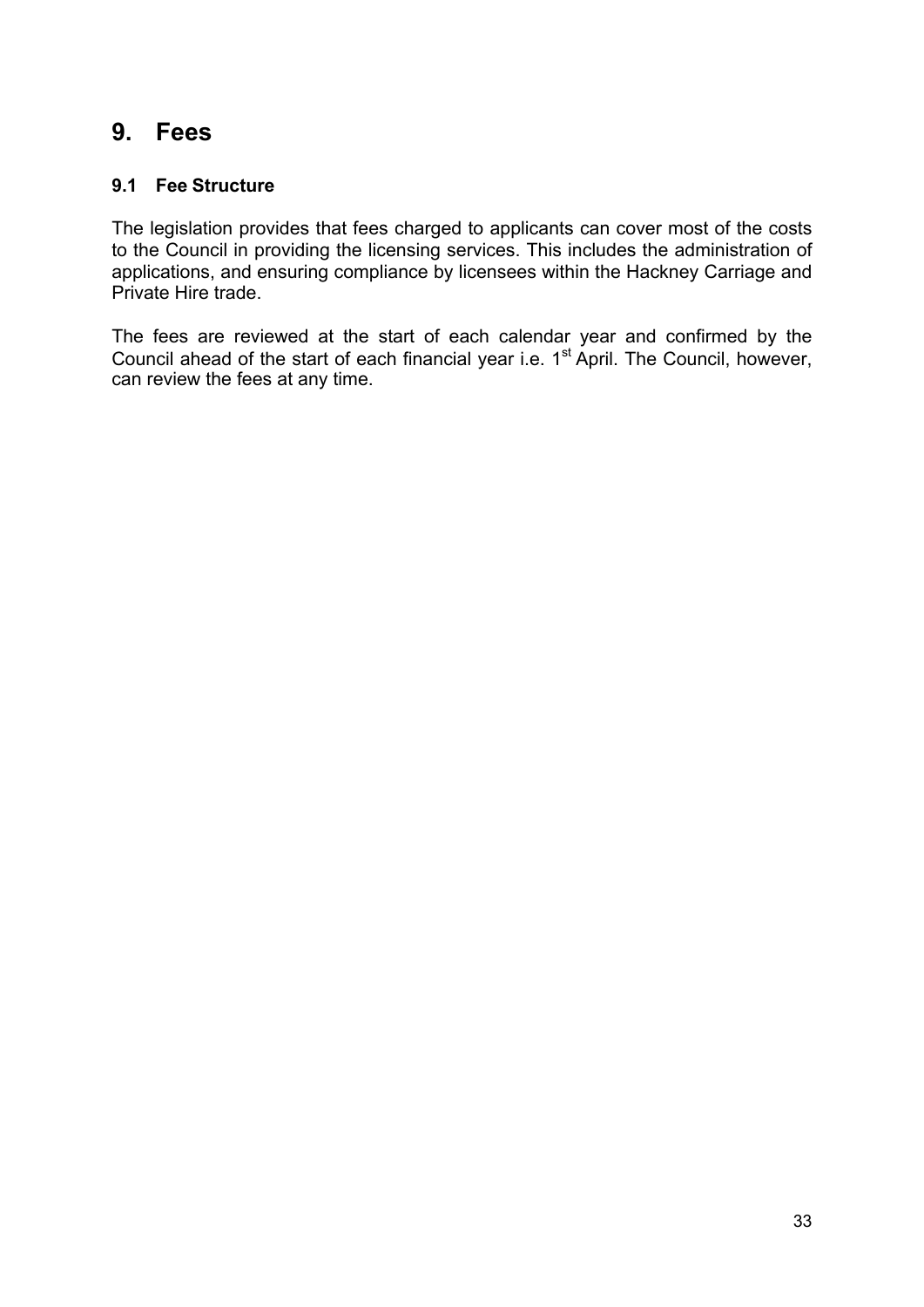# **10. Compliance and enforcement**

#### <span id="page-33-0"></span>**10.1 Enforcement**

The principal purpose of Hackney Carriage and Private Hire licensing is to protect the public and promote public safety.

In doing this, the Council aims to provide the delivery of efficient, targeted and proportionate regulatory services to provide a positive approach to those regulated.

The General Enforcement Policy for the Council embeds its principles of enforcement. This is attached at Appendix R.

In April 2014 a new statutory Regulators' Code was brought into force and, accordingly the Council should:

- carry out their activities in a way that supports those they regulate to comply and grow
- provide simple and straightforward ways to engage with those they regulate and hear their views
- base their regulatory activities on risk
- share information about compliance and risk
- ensure clear information, guidance and advice is available to help those they regulate meet their responsibilities to comply
- ensure that their approach to their regulatory activities is transparent

A range of tools and powers, including mystery shopping, can be used to ensure compliance will be used. Compliance assessment is ultimately to ensure that the driver or operator is a "fit and proper" person to hold a licence and/or the vehicle is safe. The safety of passengers, pedestrians and other road users is paramount.

Where appropriate referrals will be made to other agencies such as the Police, HM Customs & Excise and both Adult and / or Child safeguarding teams.

The Council will respond to complaints made by the public and referrals from other agencies & bodies. In addition officers will undertake proactive inspections and testing as either, day to day activity or as part of programmed operations.

Any breach of the required standards, policies and conditions may lead to suspension and/or revocations or the issuing of penalty points, suspension, and revocation of the licence or prosecution.

If the Council considers it necessary, in the interests of public safety, it may require a suspension or revocation of a licence to have effect immediately.

Once a licence has been suspended or revoked, the licence holder (or former licence holder) may appeal to the local Magistrates Court to challenge the Council's decision. There is no other recourse available should they wish to have the decision to suspend or revoke their licence reversed.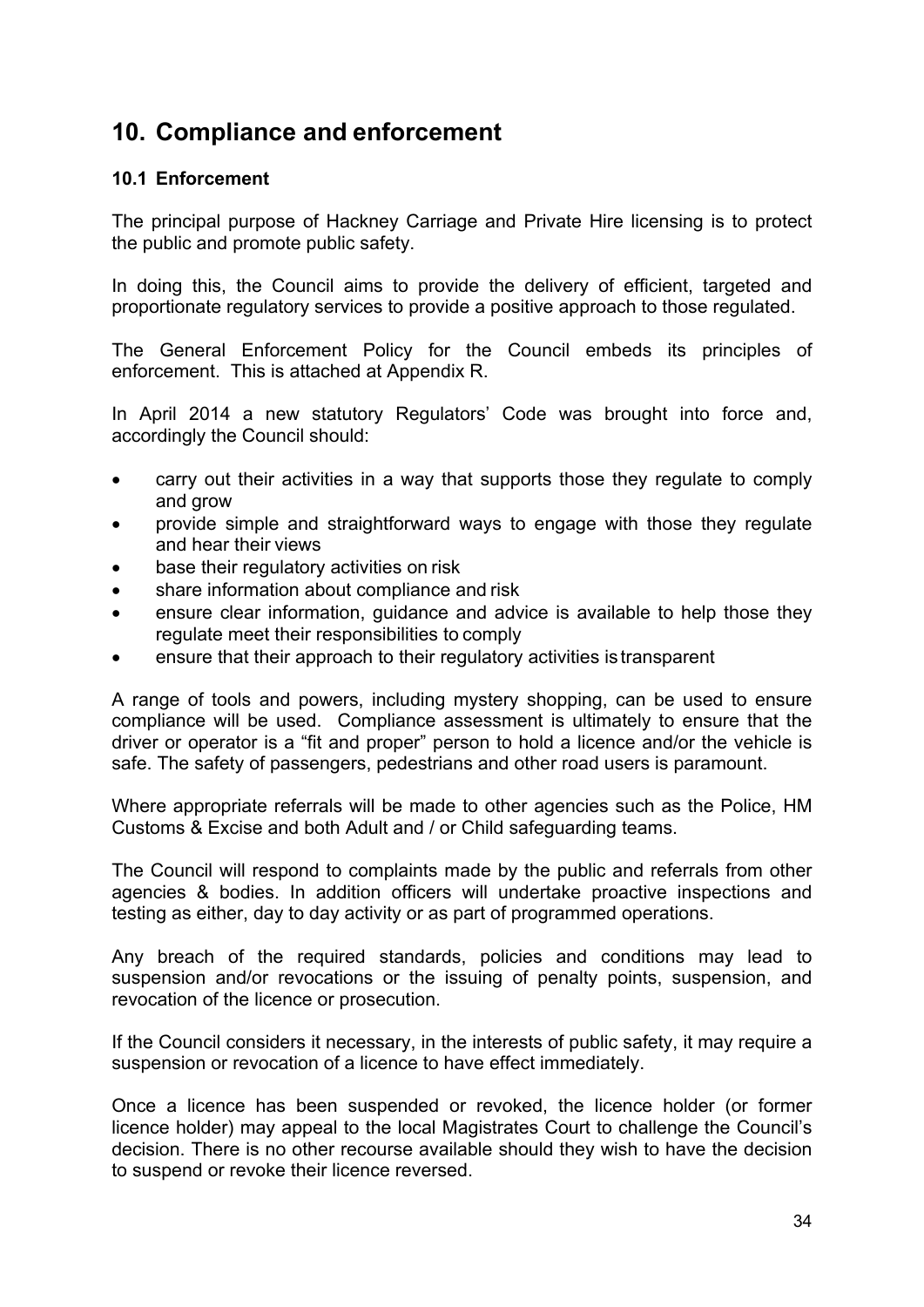#### <span id="page-34-0"></span>**10.2 Enforcement Penalty points**

The Council will operate a penalty point system of enforcement of specified breaches of byelaws, conditions of licence or other unacceptable behaviour specified as part of this policy. The penalty point system will apply to drivers, operators and vehicles.

The scheme is used as a formalised method of issuing warnings. It is also completely transparent in that every licence holder will know what penalty points to expect for a particular breach.

Points will be issued per incident and will accumulate on a licence until they reach the "trigger level". At this trigger level, the licence holder will be referred to the Licensing Board for the Board to consider whether it is appropriate for licence holder to remain licensed by the Council. The Licensing Board may determine that the licence should be suspended or revoked, or the Board may choose to administer some other sanction at its disposal.

Licensing Enforcement Officers will be authorised to operate the scheme and issue points accordingly. The penalty point scheme is outlined in Appendix S.

#### <span id="page-34-1"></span>**10.3 Suspension of licence**

Where an individual failure in meeting the vehicle conditions is detected an authorised officer may take immediate action to suspend the licence and require remedial action. This is requires the service of a STOP notice and further use of the vehicle will be suspended until the defects have been remedied. The suspension will then not be lifted until the vehicle has undergone a further test, at the proprietor's expense, and / or been passed as fit for use by the Council. Such STOP notices will also be appropriately accompanied with a penalty point resolution.

In situations where there exists a serious risk of the safety of the public the Director, under delegated powers, is permitted to suspend the licence of a driver, vehicle or operator.

Where the Licensing Board is satisfied that a person is no longer a 'fit and proper' person or is in breach of a condition of licence, they may suspend a driver's licence for any specified period.

When considering the revocation of any licence, the Licensing Board will take into account all relevant facts and circumstances including the aims and objectives of this policy and the nature of the breach.

#### <span id="page-34-2"></span>**10.4 Refusal to renew a licence**

The Licensing Board may decide that appropriate action is not to renew the licence.

In circumstances where an applicant has not provided all relevant information or documents or has failed to comply with any of the requirements to renew a licence, an authorised officer will be permitted to refuse to renew the licence.